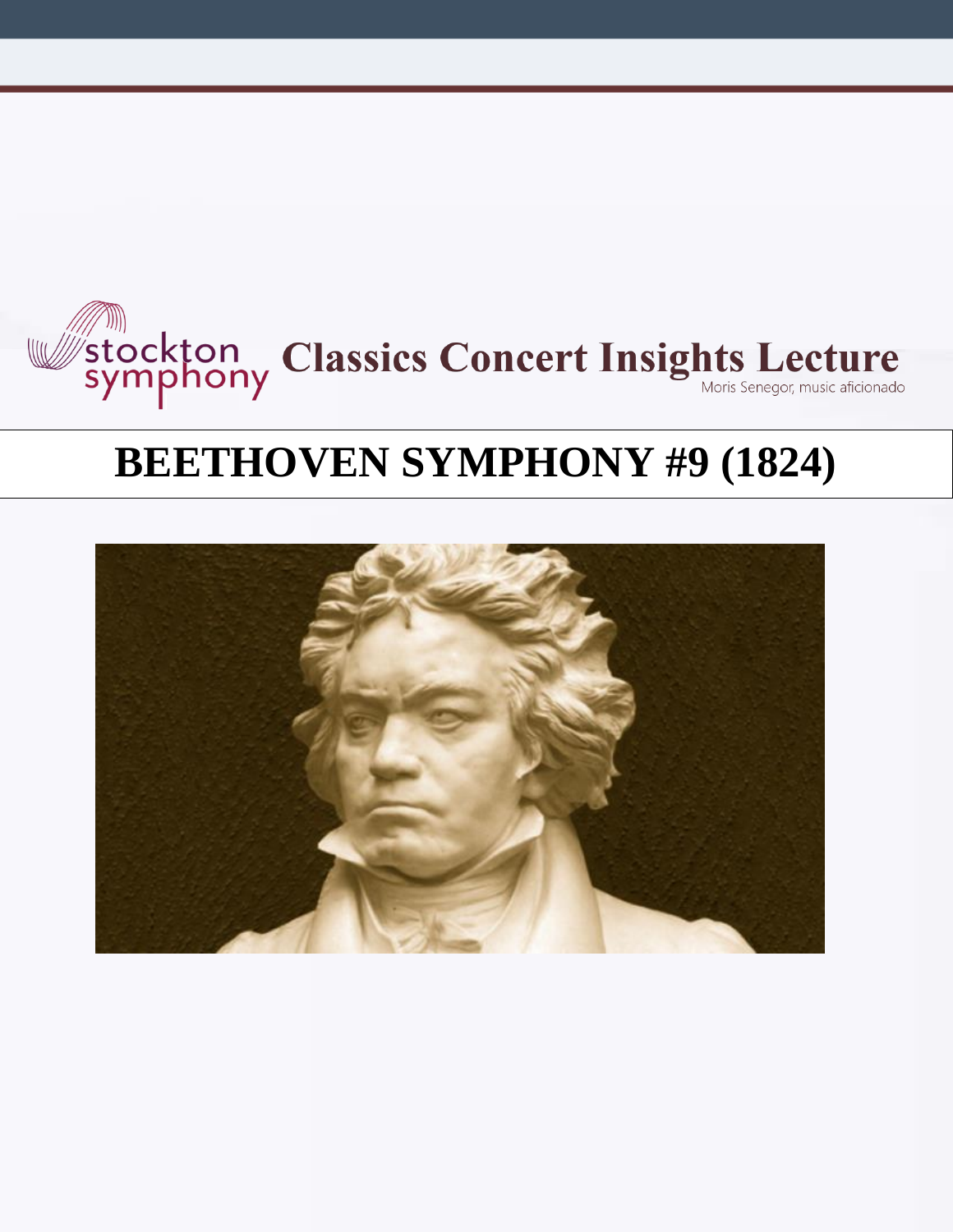# **BEETHOVEN SYMPHONY #9 (1824)**

"*Beethoven's Ninth, without argument, is the single most influential piece of European music written in the nineteenth century, and the most influential symphony ever composed.*" (Greenberg)

## **BEETHOVEN'S CAREER (1770-1827):**

- **VIENNESE PERIOD** (1790-1802) Classical works, Symphonies  $\#$  1 and 2, Piano Concerti # 1-3.
- **HEROIC PERIOD** (1803-1815) Romantic works, Symphonies # 3-8, Piano Concerti # 4 & 5, Violin Concerto.
- **LATE PERIOD** (1815-1827) Symphony #9, Grosse Fugue, Diabelli Variations, Missa Solemnis, last three Piano Sonatas.

# **FRIEDRICH VON SCHILLER (1759-1805) AND HIS POEM** *AN DIE FREUDE***:**

- $\triangleright$  German poet, philosopher, playwright.
- Collaborated with Goethe to create a literary period now called Weimar Classicism.
- *An die Freude* (*Ode to Joy*) first published in 1785. A second, shorter version published in 1803.
- $\triangleright$  Beethoven used the 1803 version that had 16 stanzas and 96 lines. Of those, Beethoven selected and re-ordered 36 lines.
- Beethoven "*removed all the most obvious references that mark the Ode to Joy as a glorified drinking song, while preserving a series of powerful and direct images with universal social connotations*." (Kindermann)
- "*Schiller himself did not think much of his Ode to Joy – and who, reading it away from Beethoven's setting would disagree with him?*" (Steinberg)

# **HISTORY OF THE SYMPHONY:**

- From 1815 onwards Beethoven entered a period of compositional draught.
- $\triangleright$  Between 1815-20, Beethoven got involved in a prolonged custody battle for his nephew Karl, with his brother's widowed wife, that sapped his energy and creativity.
- $\triangleright$  In 1820 Beethoven re-invented himself and began a new period of composition.
- As early as 1793 Beethoven expressed desire to set *An die Freude* to music.
- In 1817 themes of the 1<sup>st</sup>, 2<sup>nd</sup> and 4<sup>th</sup> movements began to appear in Beethoven's sketchbooks.
- $\triangleright$  Beethoven set to work on the score in1822 and completed it in February 1824.
- $\triangleright$  At first he wasn't sure whether the final movement should be instrumental or vocal.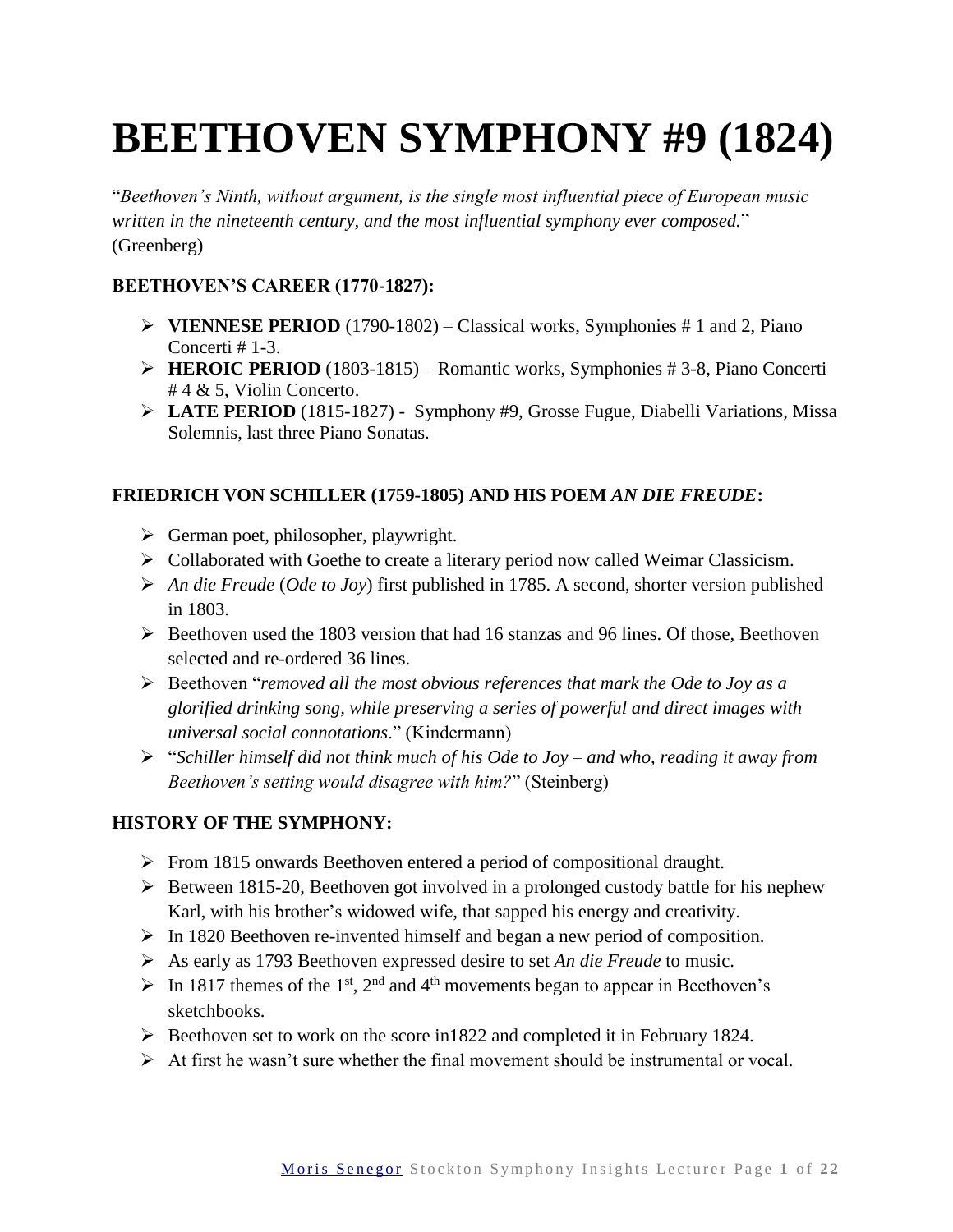- Once he decided on a vocal finale, Beethoven's biggest problem was "*how to get into the finale…..write a passage (that would) "justify" the unprecedented introduction of the human voice in a symphony.*" (Steinberg)
- November 1823: A "Eureka" moment is described by his assistant Anton Schindler. Beethoven showed him his sketchbook with the words "Let us sing the song of the immortal Schiller – Freude." Whereupon a solo voice begins the hymn of joy. (Steinberg)
- $\triangleright$  First performance, May 7 1824 in Vienna. Beethoven, by then deaf, stood on stage, turned pages of the score and beat time, but the real conductor was Michael Umlauf.
- $\triangleright$  While the premiere was well received, the concert was financially unsuccessful. A second performance was poorly attended.
- Afterwards, "*Beethoven, no doubt in a moment of depression, said to some friends that the choral finale was a mistake, and that perhaps he might some day write an instrumental finale.*" (Tovey)
- There were many in the 19th century who agreed. "*The introduction of text and voices into a symphony was widely felt to violate the spirit of 'absolute music.*'" (Webster)
- $\triangleright$  Score published in 1826, with a dedication to King Friederich Wilhelm of Prussia. Beethoven sent the king a handsome copy of the score and, in recognition, received a diamond ring back. The diamond was false. "*Beethoven's friends had a hard time persuading him not to send it back.*" (Lockwood)

# **THE MEANING OF THE NINTH:**

- "*The Ninth Symphony, of all Beethoven's works, has had the broadest impact and the widest range of interpretations.*" (Lockwood)
- "*The Ninth Symphony has become an unsurpassable model of affirmative culture, embodying as it does a mythic narrative that depicts inescapable problems of modern life and envisages a potential solution*." (Kindermann)
- $\triangleright$  The Ninth is a victory symphony, moving from D minor to D major.
- "The triumvirate of keys" (Greenberg): The predominant key areas of the Ninth are **D minor,** the key despair, **B flat major**, the key heroic struggle and **D major**, the key of triumph.
- The significance of D minor: "*Associated with despair and especially with turbulence, D minor had been a powerful key for Mozart.*" (Lockwood) This may have influenced Beethoven to use it rarely in his compositions until the Ninth.

#### **SYMPHONY #9: OVERALL OUTLINE**

- FIRST MOVEMENT: *Allegro ma non troppo, un poco maestoso*. Sonata Form.
- SECOND MOVEMENT: *Molto vivace – Presto – Tempo I*. Scherzo.
- THIRD MOVEMENT: *Adagio molto e cantabile – Andante moderato*. Slow movement.
- FOURTH MOVEMENT: *Finale: Ode to Joy*. Cantata.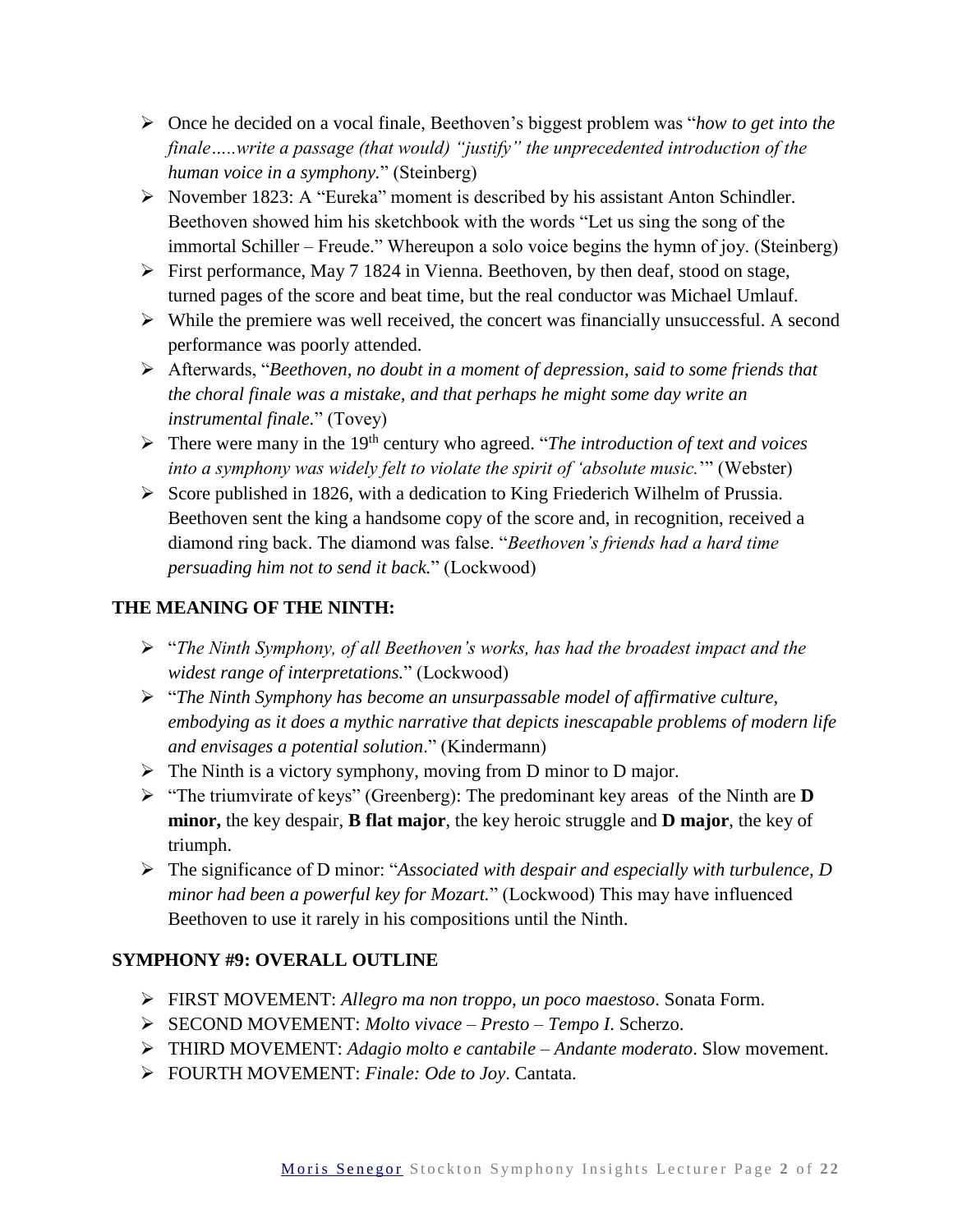# **FIRST MOVEMENT: SONATA FORM, D MINOR, 2/4 METER**

#### **EXPOSITION:**

#### BRIEF INTRODUCTION:

 $\triangleright$  Starts quietly. Two falling notes, A and E are repeated in horns and strings, with a pianissimo pulsating accompaniment. These notes, separated by an interval of five, form an *open fifth*. The open fifths become more frequent. More instruments enter. Falling D and A pairs (*open fourths*) also appear. Music rises in a crescendo, leading to Theme I.

#### COMMENTS:

- $\triangleright$  The aura of the music is one of awakening or creation.
- "*The opening of the Ninth Symphony …has no parallel in Beethoven's earlier symphonies. (It)… takes its origins from a rapport with silence...out of the sphere of the inaudible to that of the audible..*." (Kindermann)
- $\triangleright$  This introduction will demarcate the various sections of the movement.
- $\triangleright$  The short-long rhythmic signature of the note pairs will be a prevalent in the rest of the movement and appear in other movements.
- $\triangleright$  The introduction is tonally ambiguous. No firm key area is stated, the two notes implying chords in different keys.
- $\triangleright$  This introduction has, among others, inspired those in Mahler's First Symphony and Richard Strauss *Also Sprach Zarathustra*.

#### THEME I, D MINOR:

- $\triangleright$  A powerful, dramatic theme emerges in D minor, fortissimo and in unison in whole orchestra. The theme is has irregular phrasing.
- $\triangleright$  First phrase, clearly in D minor, is loud and heroic, with accompanying tympani rolls. A rising antecedent derived from the open fifths of the introduction is answered by a martial consequent.
- $\triangleright$  Next phrase is an interlude with three loud, rising orchestral chords sequenced once, followed by a brief fall.
- $\triangleright$  Third phrase is a brass fanfare with a distinct rhythm alternating with a quiet, three note, chorale-like music in horns.
- $\triangleright$  NOTE: This brass fanfare rhythm will be another recurring element in the movement.
- $\triangleright$  Music dramatically rises and suddenly dissolves in a rapid, down-spiraling passage.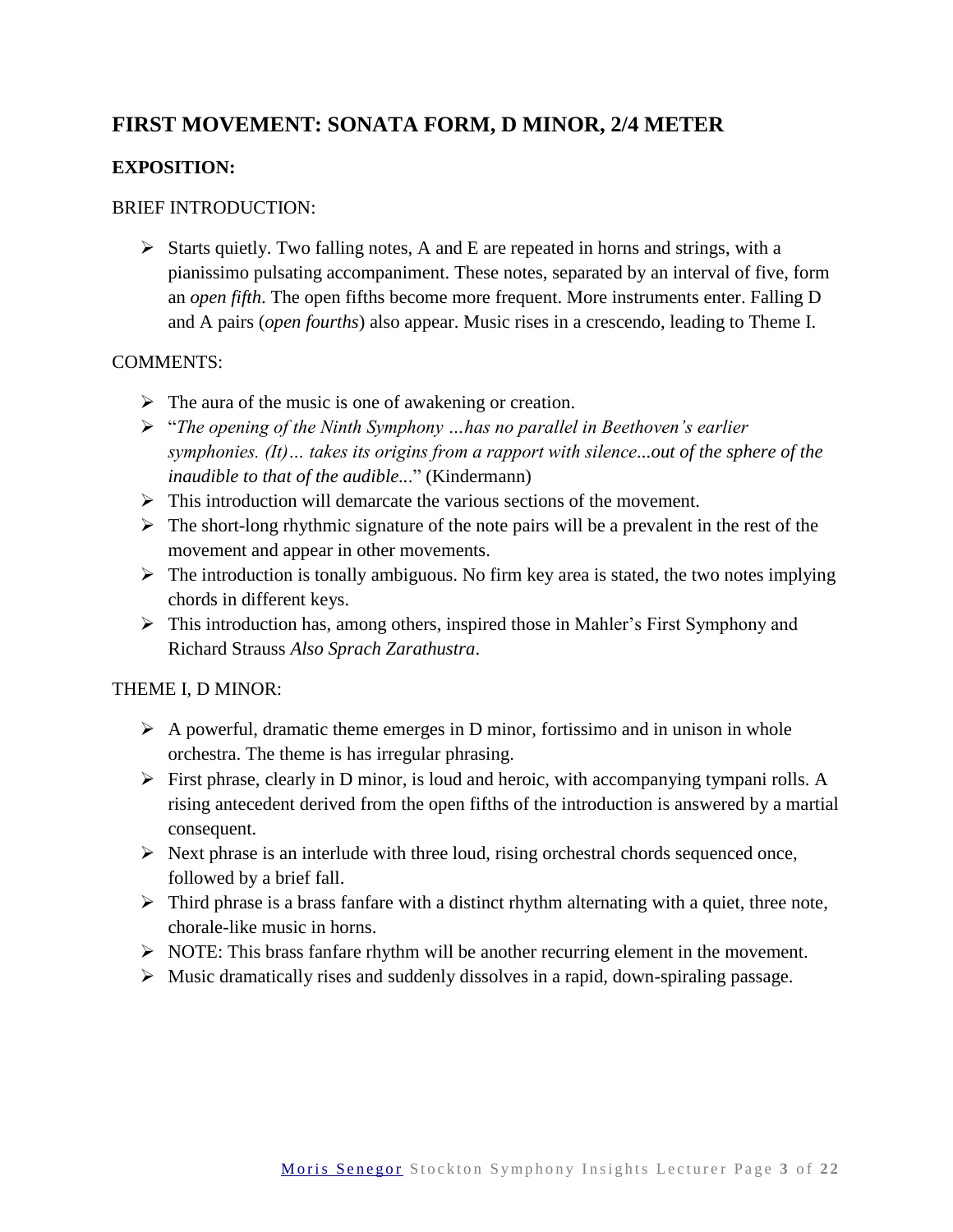#### INTRO REPEAT AND THEME I IN B-FLAT MAJOR:

- $\triangleright$  The pianissimo introduction returns with the same falling open fifths and fourths, and crescendo toward Theme I.
- $\triangleright$  A new version of Theme I presented, now in B-flat major. It is truncated and features the powerful first phrase antecedent and consequent, followed by a passage that derives from the consequent and develops it.
- $\triangleright$  A brief modulating bridge leads to the Theme II complex.
- $\triangleright$  NOTE: This early re-statement of Theme I in a distant key deviates from Classical Era procedure. Beethoven is introducing B flat as an important key area early on.

#### THEME II COMPLEX:

- $\triangleright$  Instead of a single melody, the complex consists of a series of themes.
- $\triangleright$  The key is B-flat major. The Classical Era procedure would have called for F major.
- The first, marked *dolce* by Beethoven, is smooth and lyrical. It anticipates Ode to Joy in the Fourth Movement.
- Winds play a rising tune derived from the preceding *dolce* melody, with strings in staccato accompaniment. The passage is like a mini-development of the *dolce* melody.
- $\triangleright$  Brief wind interlude.
- $\triangleright$  A passage of rising and falling scales derived from the modulating bridge music; repeated twice.
- $\triangleright$  Forceful fanfares derived from the last phrase of Theme I alternate with quiet winds.
- $\triangleright$  Slow interlude leading to the Closing Section, first with winds then descending strings.

#### CLOSING SECTION (B flat major):

- $\triangleright$  A new theme derived from the brass fanfare of Theme I, begins quietly, repeated in different instrument groups. It gains in tempo and volume leading to an energetic passage of rising and falling scales.
- $\triangleright$  A new passage repeatedly pits a quiet wind chorale based on Theme II against loud, hammering orchestral chords derived from the brass fanfare of Theme I.
- $\triangleright$  Loud martial music repeating the brass fanfare rhythm of Theme I concludes the section.
- $\triangleright$  NOTE: Exposition concludes on a heroic note, in the key of B flat major.
- $\triangleright$  NOTE: This section repeats, more-or-less the same, at the end of the Recapitulation.
- $\triangleright$  NOTE: The section features developmental music, a mini-development within the Exposition.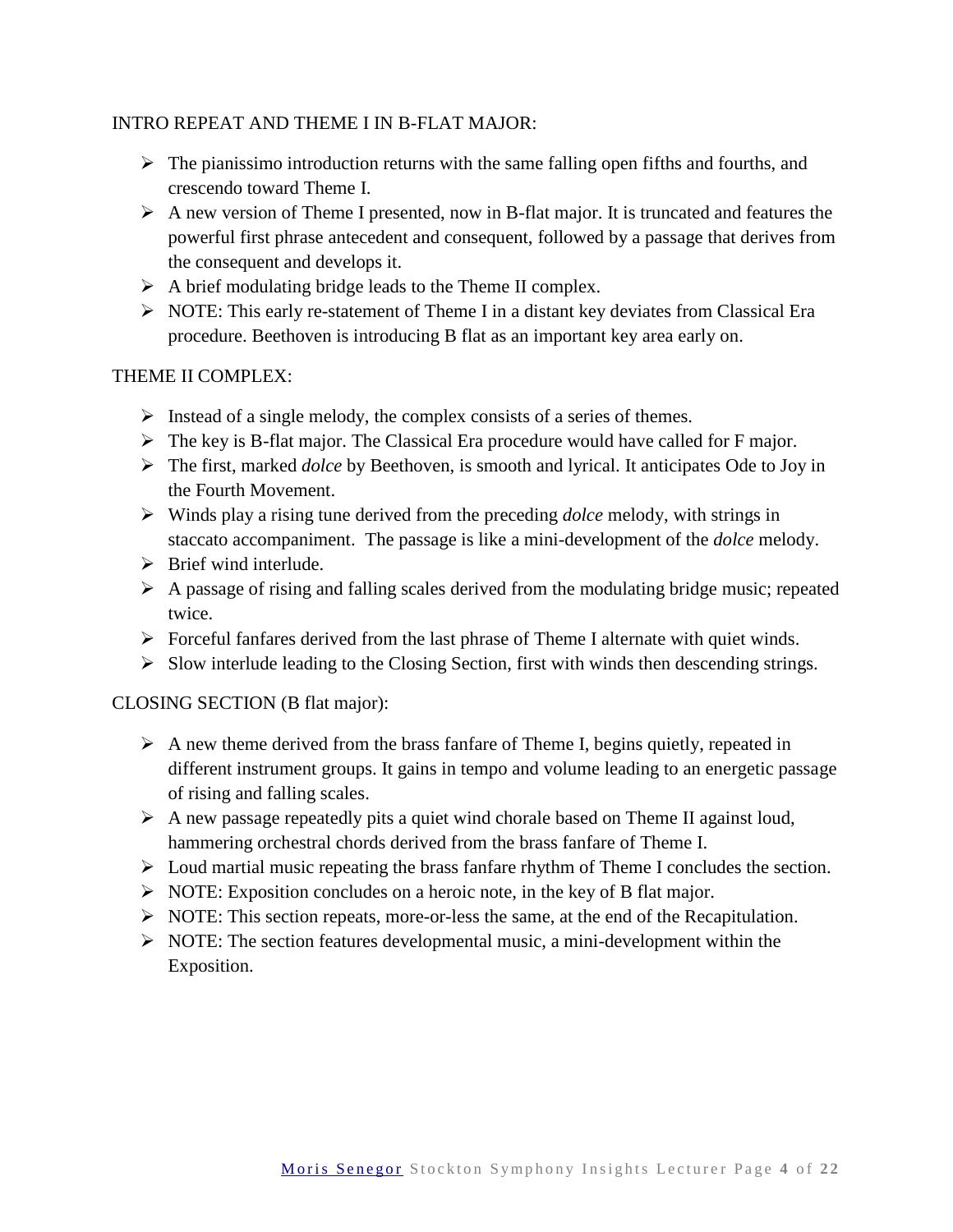# **EXPOSITION REPEAT:**

- $\triangleright$  There is none.
- $\triangleright$  Contrary to Classical Era custom and his own practice in prior symphonies, Beethoven does not call for a repeat of the Exposition.
- $\triangleright$  The exposition is long and complex; a repeat would have been cumbersome.

# **DEVELOPMENT:**

The development is mostly concerned with Theme I. "*(Beethoven) presents the development in two large chapters*." (Steinberg). In the second chapter the theme is treated to a massive fugue.

- $\triangleright$  The music of the introduction returns, giving the impression that the Exposition will be repeated. It remains quiet and placid, with drone harmonies, and does not go into a crescendo, "*its periods marked by a distant boom of drums and flashes of red light from the trumpets.*" (Tovey)
- $\triangleright$  A sudden orchestral burst of the martial closing theme of the exposition.
- $\triangleright$  A quiet, slow passage, a wind chorale derived from the third phrase of Theme I.
- $\triangleright$  Wistful version of the powerful Theme I first phrase reveals a different facet of this tune and leads to another climax on the martial closing theme.
- $\triangleright$  Wind chorale returns and slows down. The music is anticipatory.
- $\triangleright$  A massive triple fugue, dramatic and turbulent, based on Theme I motives, propels forward with rhythmic momentum and does not let up, getting louder and more agitated.
- $\triangleright$  Music calms in another wind chorale.
- Theme I motive developed in a "*famous and exquisitely plaintive passage*" (Tovey), marked *cantabile* by Beethoven, reveals yet another facet of the theme, now lyrical.
- $\triangleright$  Music based on Theme II second phrase, still placid, dance like, in F major.
- $\triangleright$  Crescendo amid a big orchestral descent, with the harmony changing to imply D minor. The mood grows ominous as the music prepares for Recapitulation.
- $\triangleright$  NOTE: The development features dramatic juxtapositions.
- $\triangleright$  NOTE: The fugue is the dramatic center of the development.

# **RECAPITULATION:**

- $\triangleright$  The introduction material returns in a most dramatic fashion, fortissimo, and with "*ferocious, teeth rattling*" (Greenberg) tympani rolls, in D major.
- $\triangleright$  This re-treatment of the pianissimo introduction reveals the explosive energy inherent in what previously seemed like simple music. "*Instead of a distant nebula we see the heavens on fire.*" (Tovey)
- $\triangleright$  Theme I erupts with the brass blaring out the antecedent and consequent of the first phrase in D minor. Music continues, loud and tragic, with a developmental extension of this material.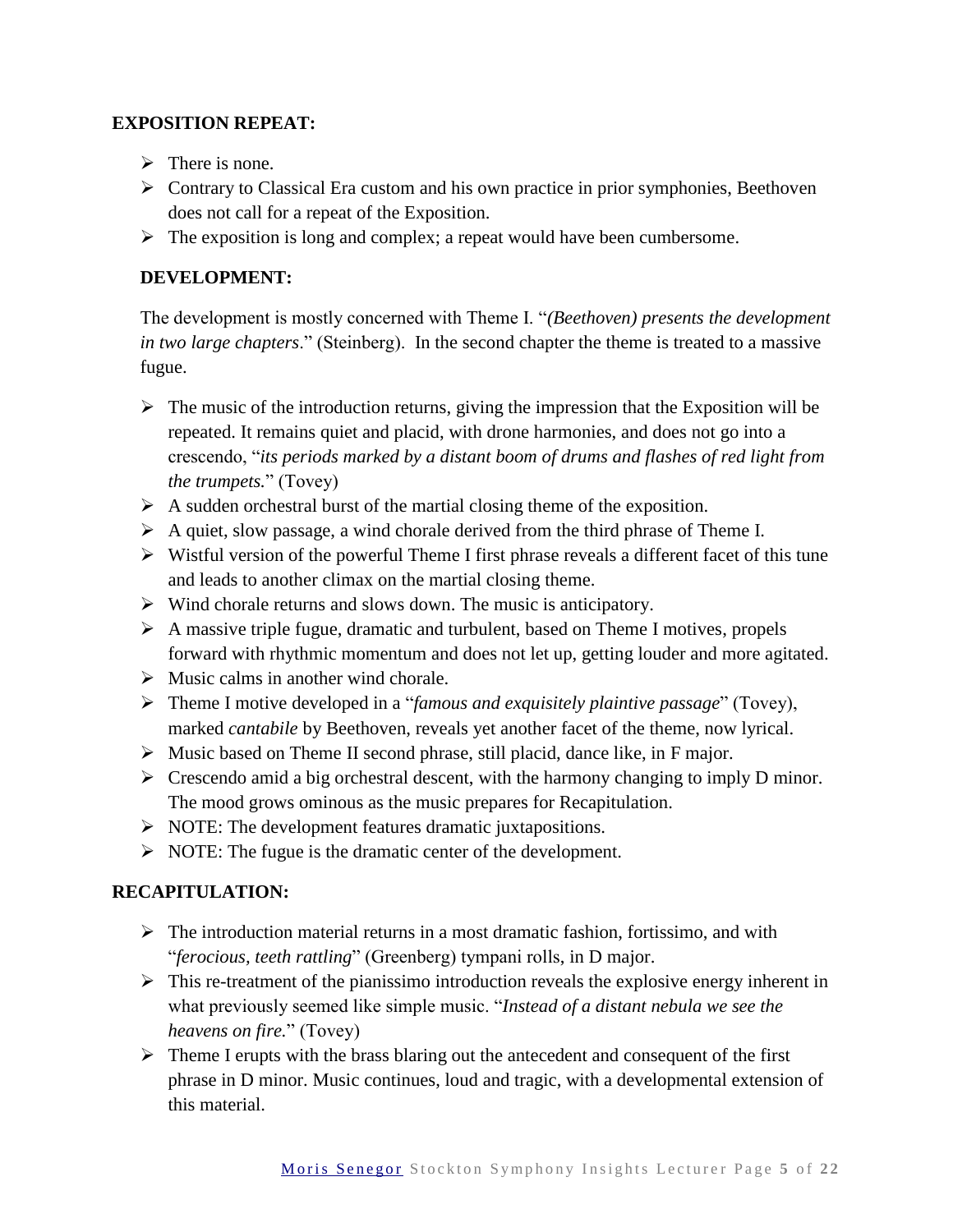- $\triangleright$  Theme II complex is repeated in variation and in different key areas, all unexpected. In sharp contrast to the highly emotional, climactic recap of the Introduction and Theme I, the music is calm and mostly bright in its mood.
- $\triangleright$  Closing Section returns as in the Exposition, ending in D minor.

#### COMMENTS ON THE RECAPITULATION:

- $\triangleright$  Classical Era Recapitulations are mostly verbatim repetitions of the Exposition, entirely in the home key of the movement. This one is not.
- $\triangleright$  The dramatic entry into Recap with the introductory material loud and in D major anticipates the triumphant finale of the symphony. So does the first phrase of Theme II, the *dolce* precursor of the Ode to Joy, also in D major.
- Tovey interprets the D major *dolce* passage as "*a powerful expression of tragic irony,*" for it makes but a fleeting appearance, to be swallowed up in D minor pathos at the end of the movement.
- In the Recapitulation, while "*revisiting… something of the Exposition, Beethoven sheds new light on every element and every event.*" (Steinberg) It is an early example of a Recapitulation "*conceived as a dramatic reinterpretation of the opening of the work*." (Kinderman)

#### CODA:

- $\triangleright$  The Coda is essentially a second development section.
- $\triangleright$  Begins with a quiet passage in strings and winds, of motives from the Introduction and Theme I, in D minor. This is yet another facet of the heroic theme, more pathetic, deenergized. "*The tone color is not mysterious now; it is a grey noonday.*" (Tovey)
- $\triangleright$  Quiet woodwind interlude with distant horns. Strings enter in bass counterpoint, with the subject of the great fugue from development. The bass takes over "*in a menacing crescendo*" (Tovey) followed by rising-falling scales of Theme II repeated twice.
- $\triangleright$  A quiet, almost pastoral passage in horn and winds, in the key of D major, appears to calm the agitated mood of the prior music. It doesn't last long.
- $\triangleright$  The harmony shifts back to D minor, with the music rising in a series of three exclamations.
- $\triangleright$  Quiet anticipatory music in winds. It sighs at it slows. Something important is about to take place.
- $\triangleright$  A funeral march appears in D minor. The main melody is derived from Theme I. A descending chromatic bass line imparts the music with its funereal character, along with its slow tempo.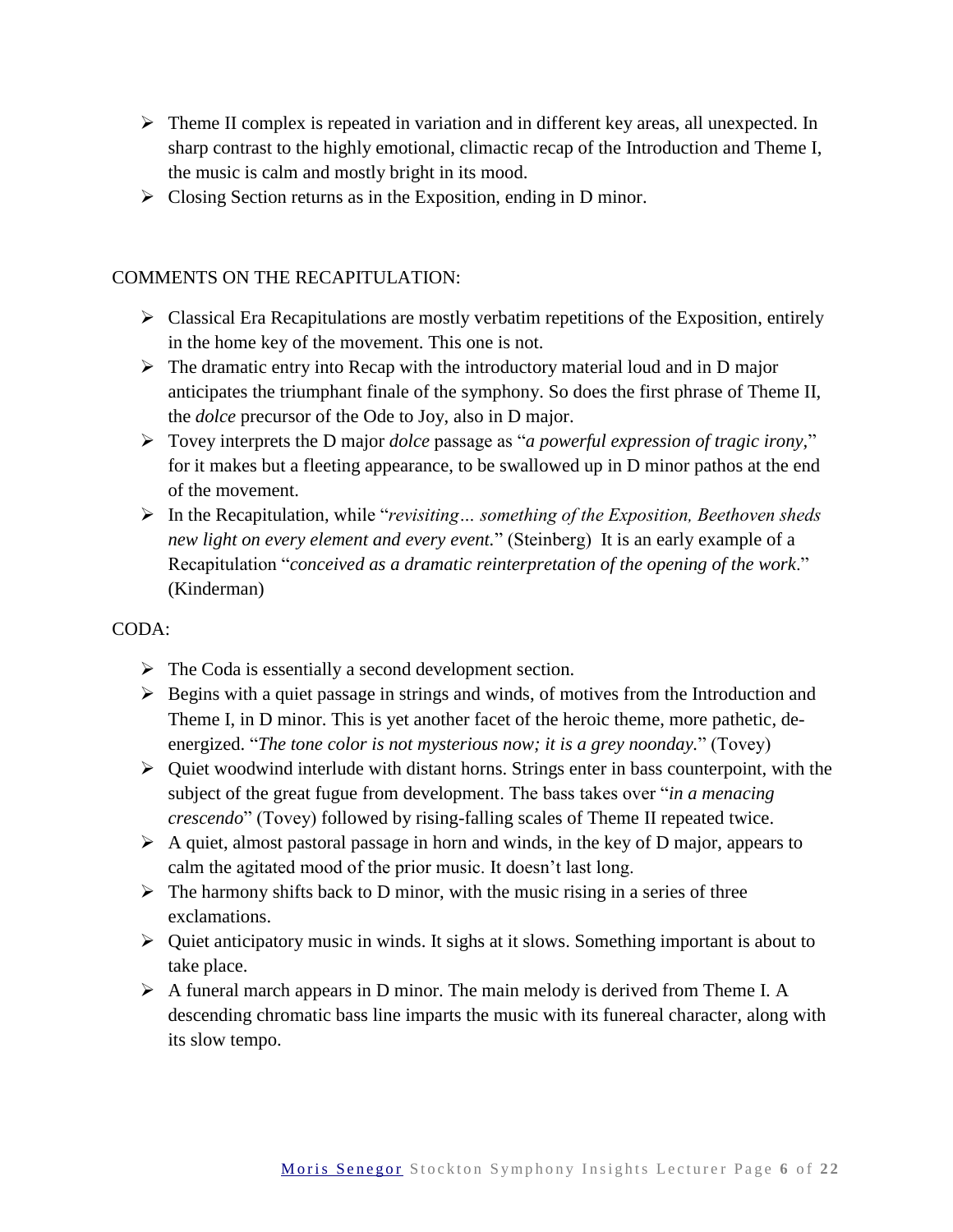- $\triangleright$  The funeral march rises in a slow crescendo. As more instruments join in, the chromatic bass rises to the surface, "*dominating the entire orchestral texture*" (Kindermann) and leads to a series of fortissimo chords. The overall effect of this music is one of deep pathos.
- $\triangleright$  NOTE: This loud music derived from the chromatic bass of the march is a brand new theme, never heard before.
- $\triangleright$  Final, definitive, fortissimo re-statement of Theme I in D minor. It is the first phrase, the antecedent, two loud, rising D minor scales and the consequent.
- "*And so it is the most natural thing in the world,"* that the new music of the funeral march *"burst(s) into the mighty unison of the main theme,"* abruptly ending the tragedy *"with its own most pregnant motto.*" (Tovey)

#### COMMENTS ON CODA:

- $\triangleright$  After all the dramatic juxtapositions and key changes of the long movement, the end of the Coda confirms D minor as the main key of the movement, the music in a state of despair and pathos.
- $\triangleright$  In the two quiet sections of the Coda the pastoral D major episode is later pitted against the remarkable funeral march in D minor. These exemplify the central conflict of the Symphony's overall narrative.

# **SECOND MOVEMENT: SCHERZO, D MINOR/D MAJOR,**

#### SCHERZO: ¾ METER

#### INTRODUCTION:

- Downward arpeggiated D minor triads, syncopated and with dotted rhythm, repeated four times, the third as a tympani roll.
- $\triangleright$  NOTE: This rhythm will pervade the scherzo sections of the movement.
- "*The falling fourths and fifths from the opening of the first movement are mimicked in the opening fanfare of the scherzo.*" (Kindermann)
- "*Beethoven at once highlights the tympani in F, which are to assume a marked prominence.*" (Kindermann)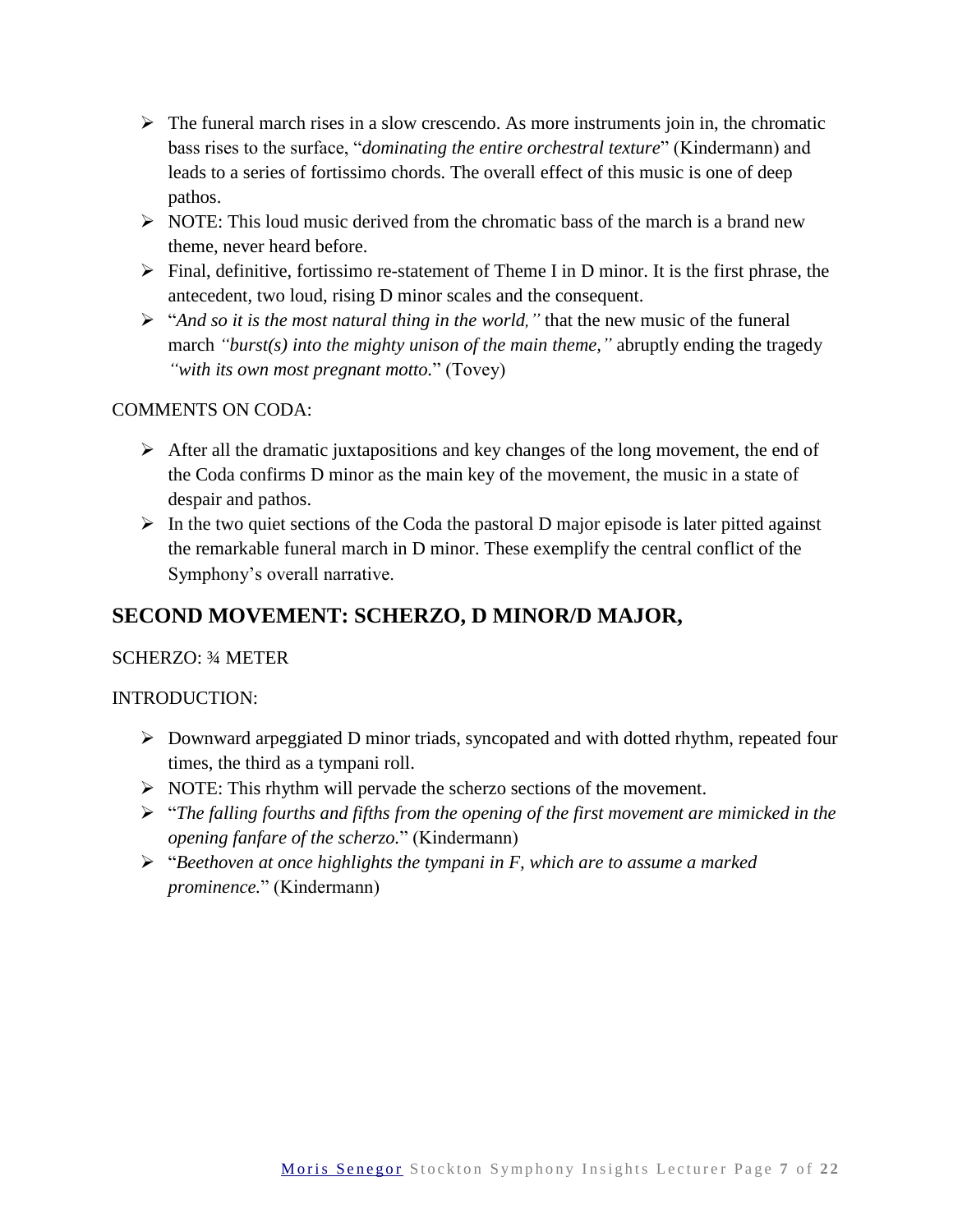#### SCHERZO, FIRST STATEMENT:

- $\triangleright$  A four-part fugato in D minor, derived from the introductory motive, maintaining its characteristic rhythm. It begins quietly in high strings, with lower strings joining in imitative fashion.
- FIRST THEME: More and more instruments join in as the music rises and the polyphony coalesces into a dramatic, loud, homophonic theme with a strong rhythmic drive.
- $\triangleright$  SECOND THEME: Brief transition in winds is followed by an energetic dance tune in F major.
- CODETTA: Motives derived from first and second themes briefly re-stated; transitional anticipatory music with pauses.

#### SCHERZO, SECOND STATEMENT:

- $\triangleright$  A more elaborate, extended variation, somewhat developmental in nature.
- Fugato begins in three parts in winds, marked *Ritmo di tre batute* (rhythm of three beats). Truncated from four to three beats, the music assumes a new rhythmic drive.
- $\triangleright$  Tympani interrupts with four consecutive rolls, each four beats, as if trying to correct the rhythm.
- $\triangleright$  NOTE: This new fugato, with its altered and varying rhythms is exemplary of Beethoven's propensity for rhythmic manipulation. It appeals to modern ears, accustomed to the same in contemporary popular music.
- $\triangleright$  Fugato continues in three beats, in other instruments groups, in a developmental passage.
- Homophonic First Theme appears in variation, now louder, more heroic, and extended.
- $\triangleright$  Transitional music also extended.
- $\triangleright$  Second Theme in variation, also extended. Includes tympani beats.
- $\triangleright$  Transitional music with pauses.

#### TRIO: 2/2 METER

- In a transitional passage, derived from the fugato subject, marked *stringendo il tempo* (speed up), Beethoven smoothly changes the meter from 3/4 to 2/2 in a procedure nowadays labelled *metric modulation*.
- $\triangleright$  FIRST THEME: A shepherd's tune in oboes and clarinets, accompanied by staccato bassoons, in D Major.
- $\triangleright$  NOTE: This First Trio Theme closely resembles the Ode to Joy. As in the first movement Theme II, Beethoven foreshadows the Fourth Movement.
- SECOND THEME: A lush, lyrical string melody, presented in two phrases, in D major.
- FIRST THEME VARIATION: Begins in horns accompanied by staccato strings; sounds like hunting horns, a forest scene. Melody extended in oboe, in another shepherd's episode. Leads to a spirited, loud version in violins.
- $\triangleright$  Second Theme and First Theme Variation repeated.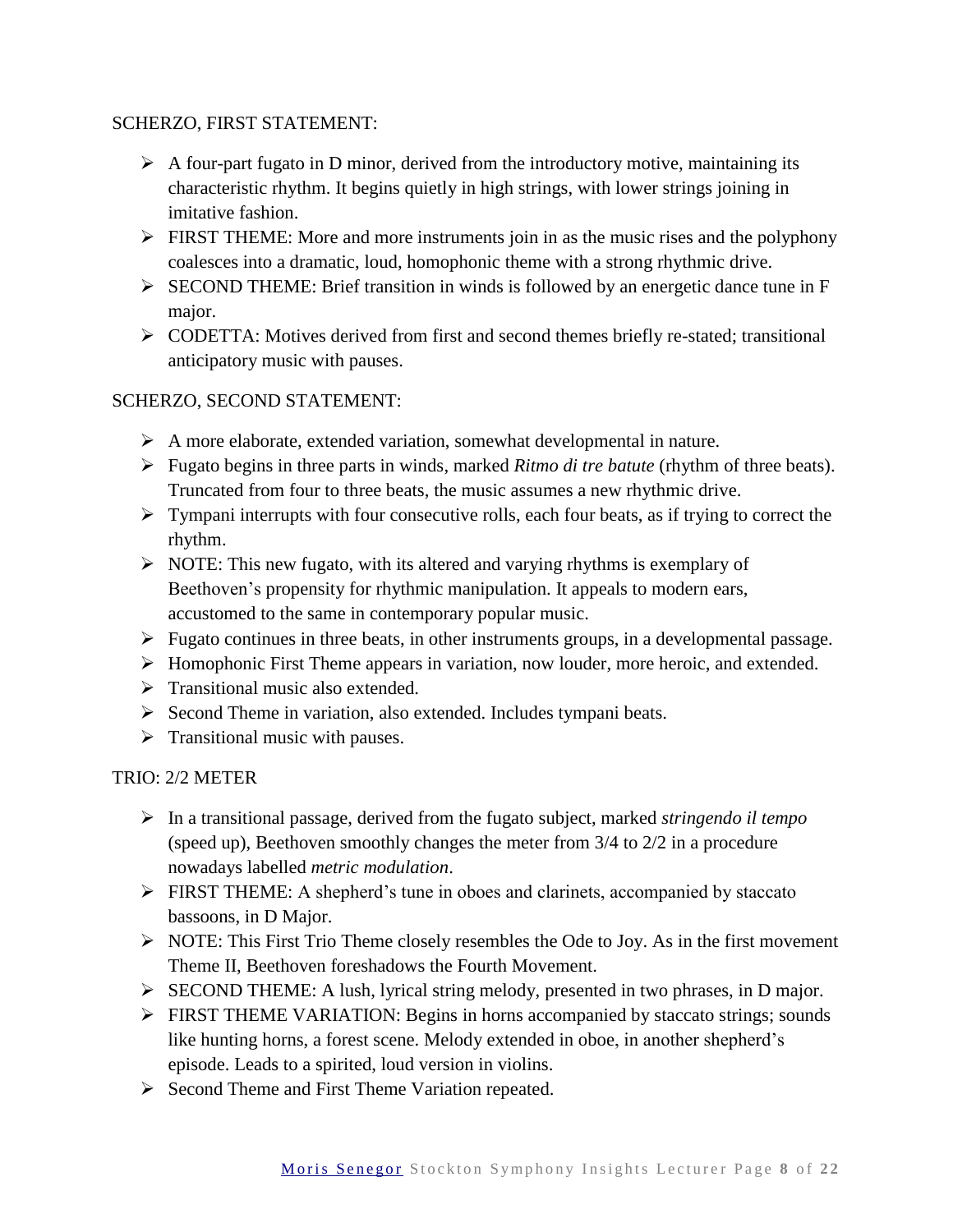$\triangleright$  TRANSITION: Music based on the First theme, slows down, softens and modulates to D minor. Pause.

#### SCHERZO DECAPO: ¾ METER

- $\triangleright$  Introductory gesture returns.
- First Statement of Scherzo repeated verbatim.
- Second Statement of Scherzo repeated verbatim.

## CODA:

- $\triangleright$  Brief but significant.
- Music derived from First Scherzo Theme, in crescendo and accelerando, and in D major leads to a brief re-statement of the main Trio theme, also in D major.
- $\triangleright$  The trio theme is abruptly cut off. Brief pause.
- $\triangleright$  A series of loud, falling octaves in D major end the movement.

## COMMENTS:

- $\triangleright$  In a surprise move, Beethoven ends the movement in D major, and thus advances the narrative of the symphony from the funeral march, D minor ending of the First Movement. At the end of the Second Movement, there is hope.
- $\triangleright$  The dance-like Scherzo with its pervasive rhythm, is reminiscent of Beethoven's 7<sup>th</sup> Symphony.
- $\triangleright$  The Trio is pastoral music and is reminiscent of Beethoven's 6<sup>th</sup> Symphony.
- Some scholars consider the pastoral Trio as representative of *Arcadia*, the idyllic version of unspoiled wilderness in Greek Mythology, inhabited by noble savages. The overall narrative of the Ninth, in this interpretation, involves the "*spiral journey from Arcadia to Elysium…..that of paradise lost and regained.*" (Solomon)
- $\triangleright$  In the Ninth, Beethoven elevates the stature of the tympani to that of a genuine musical instrument, as exemplified by passages in this movement. "*What Mozart was to the clarinet, Beethoven is to the tympani.*" (Greenberg)

# **THIRD MOVEMENT: DOUBLE VARIATION; B FLAT MAJOR**

This is the slow movement. Two themes presented and repeated in alternate variation. Toward the end the procedure breaks down and the music becomes somewhat developmental. The ending, with disrupting fanfares, contrasts with the earlier serenity.

- **Introduction**: Two note, step-wise descending motives in strings echoed by winds.
- **Theme A:** Serene, lyrical song in strings, in B flat major, duple meter (4/4). Each phrase echoed by the winds.
- NOTE: The leisurely tempo, calm dynamics, and a stable harmony, firmly based on B flat, impart a sense of serenity to this music.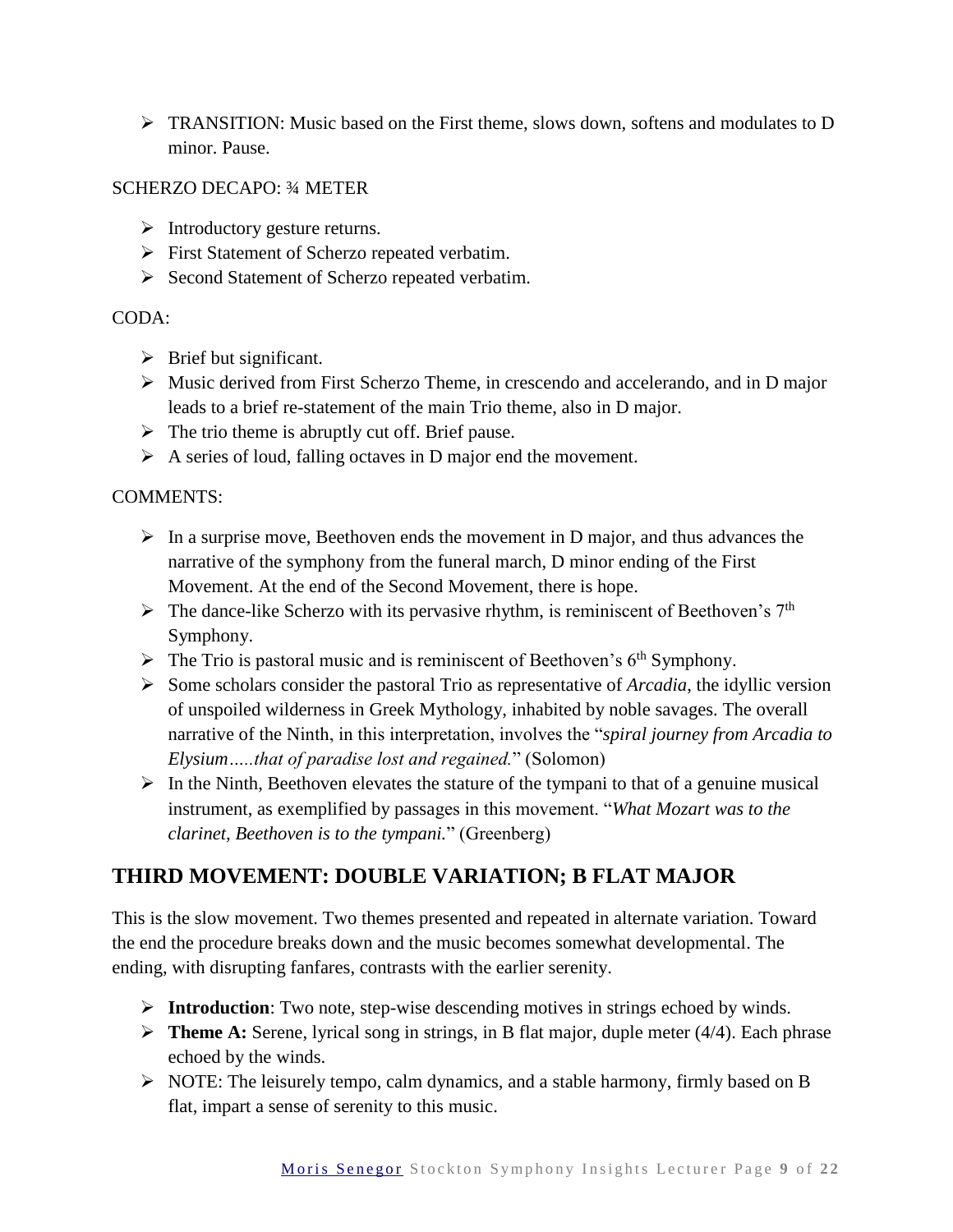- $\triangleright$  Transitional music modulates from B flat to D major.
- **Theme B:** Gorgeous four-square melody in strings in D major, triple meter (3/4), derived from the introduction motives.
- $\triangleright$  NOTE: Theme B is reminiscent of the Ode to Joy theme of the fourth movement.
- $\triangleright$  Transitional music modulates back to B flat.
- **Theme A, Variation I:** Extended, more ornamented, dance-like version with pizzicato string accompaniment. The woodwind echoes of each phrase remain unvaried.
- $\triangleright$  Transitional music modulates to G major.
- **Theme B, Variation I:** The melody, tempo and meter are unchanged. A new key (G major) and different orchestration provides variation. "*The scoring is now bright instead of deep*." (Tovey)
- $\triangleright$  Transitional music modulates to E flat major.
- **Interlude:** A woodwind chorale in E flat major, based on Theme A material.
- $\triangleright$  NOTE: This chorale features a famous moment in the Ninth Symphony, a rising melody played by a solo horn. The part is assigned to the fourth horn instead of the first, as it should have been. The story is that during the premiere, the fourth horn player showed up with a newfangled horn that had two valves. In those days horns were valveless. Beethoven assigned the solo part to this player and since then tradition has demanded that the part go to the fourth horn.
- **Theme A, Variation II:** Louder, lyrical variation in strings with wind echoes, in compound duple meter (12/8). "*The richest ornament achieved in music since Bach*." (Tovey)
- $\triangleright$  At this point the variations procedure breaks down. A series of loud fanfares rising from forte to fortissimo (E flat major) is followed by a gentle, lyrical passage in strings and winds derived from Theme A, "*a pleading development of the first two notes of the theme without ornament.*" (Tovey)
- $\triangleright$  Another series of fanfares (E flat major). followed by a quiet, string chorale with fanfare figures in accompaniment, "*in the somber key of D flat.*" (Tovey) Music sounds pleading and uneasy.
- $\triangleright$  Coda begins with a new sounding theme (B flat major), derived from Theme A, marked *cantabile* by Beethoven. Ends with a louder extension.
- $\triangleright$  Two note stepwise descending motive of the introduction returns in winds, in a quiet passage with a throbbing string accompaniment (B flat major).
- $\triangleright$  Final gestures: Music rises and climaxes in two loud orchestral chords. Serene string chorale. One more loud orchestral chord. Quiet concluding chords (B flat major).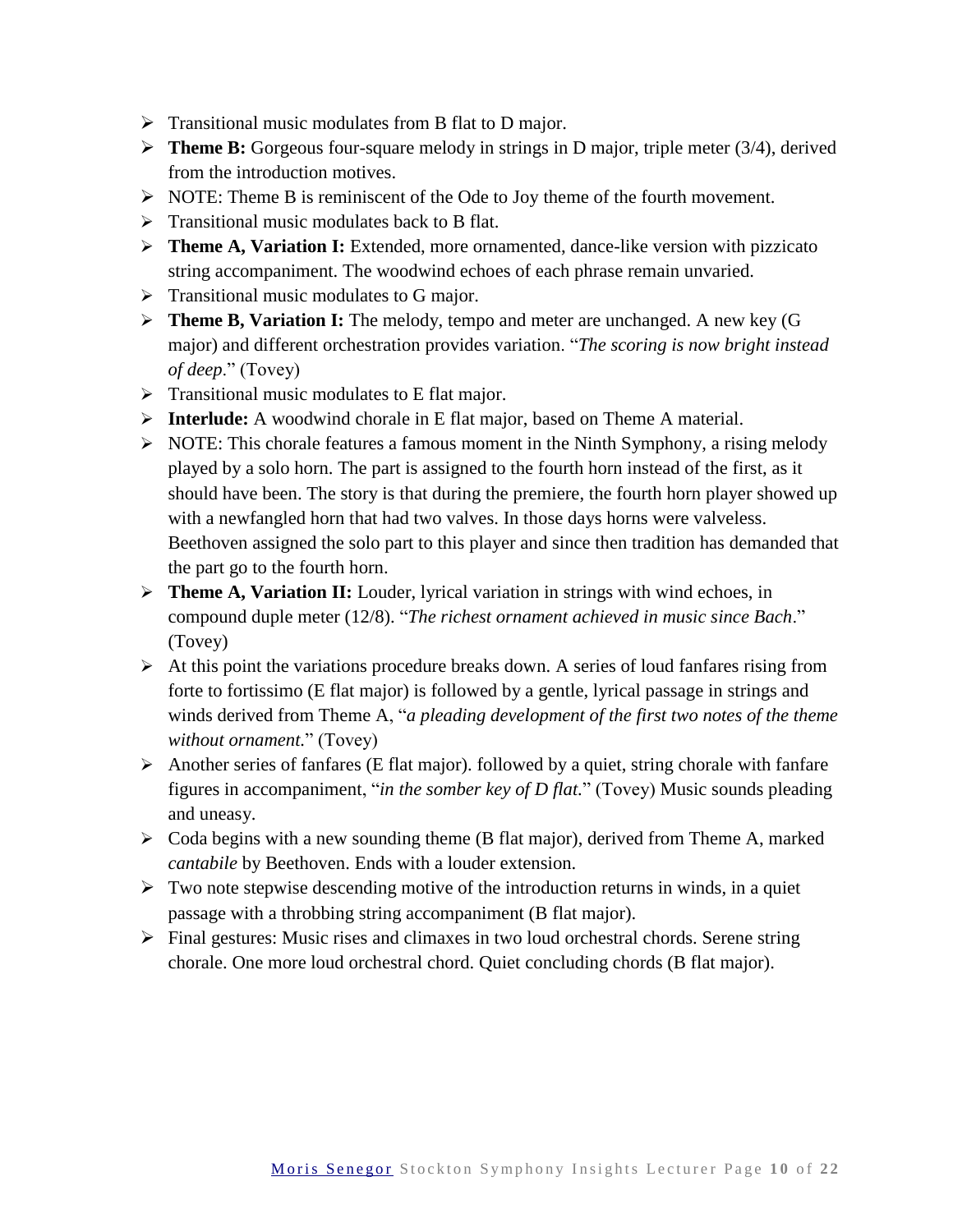#### COMMENTS:

- "*Slow variation movements employing two themes are characteristic of Haydn but uncommon in Beethoven*." (Kindermann) The only prominent example is the slow movement of Beethoven's Fifth.
- Beethoven's "*peculiar use of the word cantabile:*" "*Beethoven applies the term …to passages of a simplicity which makes them liable to be overlooked*." (Tovey) Examples are: First Movement Theme II, first melody, and beginning of Third Movement coda.
- The "*disruptive fanfares*" toward the end of the movement "*contribute to a strangely disquieting atmosphere in the coda.*" (Kindermann) This sets the stage for the *Schreckensfanfare* (horror fanfare) that starts the Fourth Movement.
- "*This Adagio and its lyrical extensions bring an oasis of peace and contemplation.*" (Lockwood) It signifies arrival at a desirable condition in mortal life.The Fourth Movement will now propose a Utopian ideal beyond.

# **FOURTH MOVEMENT: CANTATA, ODE TO JOY, D MAJOR**

CANTATA: Sacred or secular musical work, generally for chorus and orchestra.

The Fourth Movement is a free standing Cantata with an instrumental Overture and four choral Acts. It is tied to the rest of the symphony with its Overture.

NOTE: The sections of the movement are clearly demarcated with pauses between each.

# **OVERTURE:**

#### PART I:

This section features a retrospective review of prior movements along with an instrumental recitative by a hero speaker. The music of the prior movements is rejected and a new music, the Ode To Joy is previewed.

- Introduction, *Schreckensfanfare* (horror fanfare): Begins with a remarkable dissonance, a chord that combines B flat major and D minor. "*The most horrendous noise Beethoven could devise.*" (Steinberg) The term *Schreckensfanfare* was coined by Wagner.
- $\triangleright$  Sudden, loud, turbulent fanfare in D minor, in winds, brass and percussion, in triple meter  $(3/4).$
- $\triangleright$  Low strings (cellos and basses) begin an instrumental recitative. This is the voice of a male hero, who will later appear as the solo baritone.
- *Schreckensfanfare* repeated in another dramatic, dissonant passage. Low strings respond with another recitative. Music modulates to B flat major and calms down.
- *"The impact of this shocking passage is to destroy the peaceful contemplation of the Adagio, precipitating a crisis…."* (Kindermann)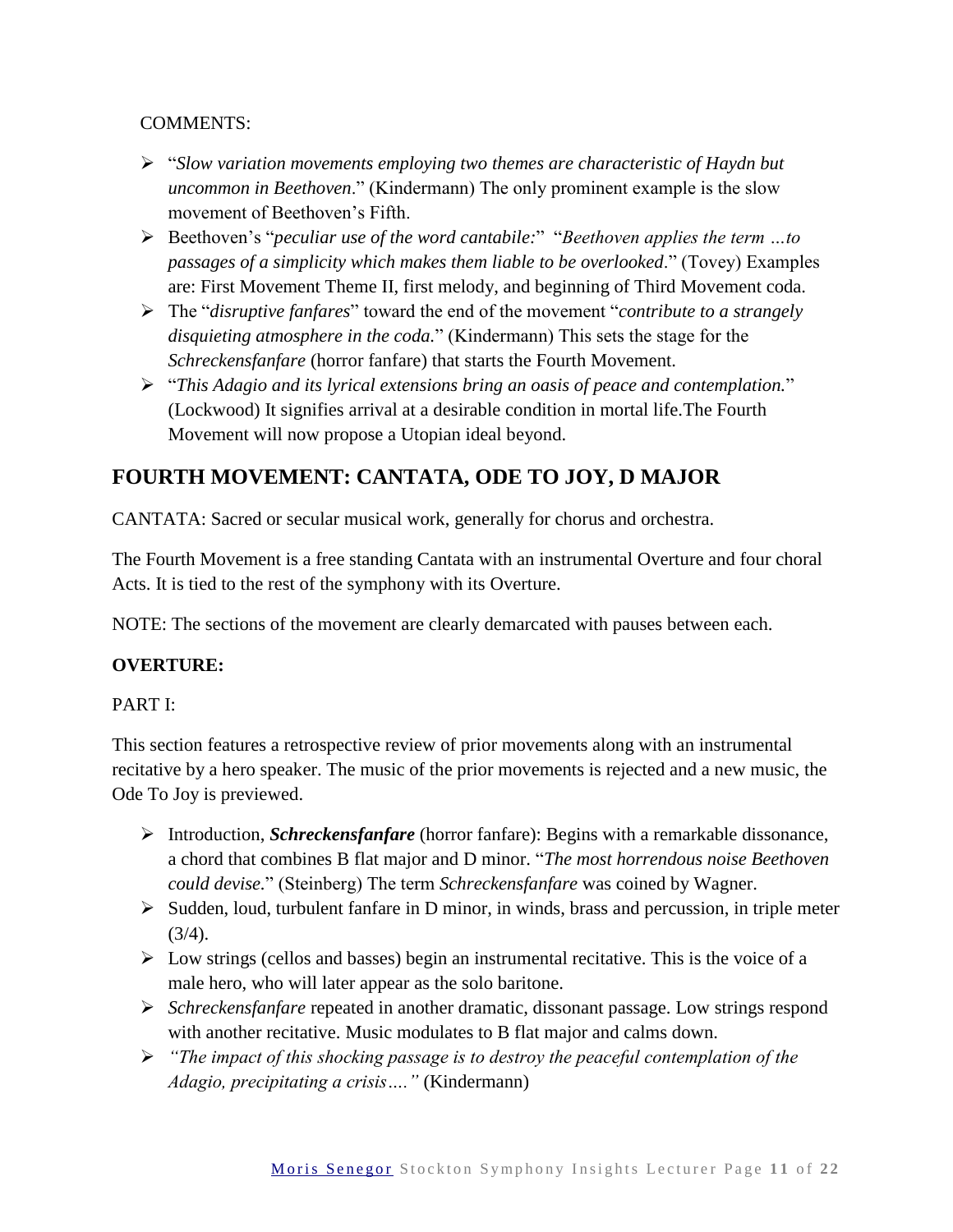- **First Movement recalled and rejected:** The introduction of the First Movement appears in a quiet passage with a pedal harmony. Low strings, the hero, respond with an "*angry recitative*" (Steinberg) ). Fades out. Pause
- **Second Movement recalled and rejected:** The fugato theme of the Scherzo appears (A minor). The low strings respond in a brief and more subdued passage (F major) ending in another pause.
- **Third Movement recalled and rejected:** Theme A of the slow movement appears (B flat major) is a longer, more leisurely passage. Low strings respond, brief and "*scornful*" (Steinberg).
- **Ode To Joy preview:** Motive of the Ode To Joy melody briefly appears, repeated twice (D major). This is cut off by the low strings in a longer passage with loud orchestral chords in emphasis, enthusiastically accepting this new theme. Ends in a D major closed cadence, the first one in the symphony so far.
- NOTE**:** In a manuscript from 1823 Beethoven explained the rejection of earlier themes. *The first because "it reminds us of despair," the second "is not better, but only somewhat more cheerful," and the third because "it is too tender.*" (Kindermann)

## PART II:

The full Ode to Joy melody appears and is repeated verbatim, in three, increasingly dramatic variations. This entire section is in D major.

- $\triangleright$  Ode to Joy, First statement: Simple melody, unaccompanied, in cellos and basses. Note the a-b-a'-b-a' phrase structure.
- $\triangleright$  Ode to Joy, Variation I: Same melody, now in cellos and violas, giving it a higher string sound, with bassoon providing a counter-melody in accompaniment.
- $\triangleright$  Ode to Joy, Variation II: In violins, the string sound yet in higher register. The texture thickens to a four part harmony. Volume rises in the last "b-a'" phrase pair in preparation for the next variation.
- $\triangleright$  Ode to Joy, Variation III: Loud and glorious, joyful and, celebratory, in the entire orchestra, trumpets blazing the tune, accented with prominent tympani beats.
- $\triangleright$  Codetta: Momentum continues, with full orchestra extending the melody on a motive derived from the theme to an open cadence and pause.

# COMMENTS:

- $\triangleright$  The Fourth Movement is the first of its kind in the history of symphony, incorporating human voice to the music.
- $\triangleright$  The overture is Beethoven's solution to the problem of integrating the human voice into the overall composition, "*a concerto like plan exploiting the capacity of instruments to evoke vocal expression.*" (Kindermann)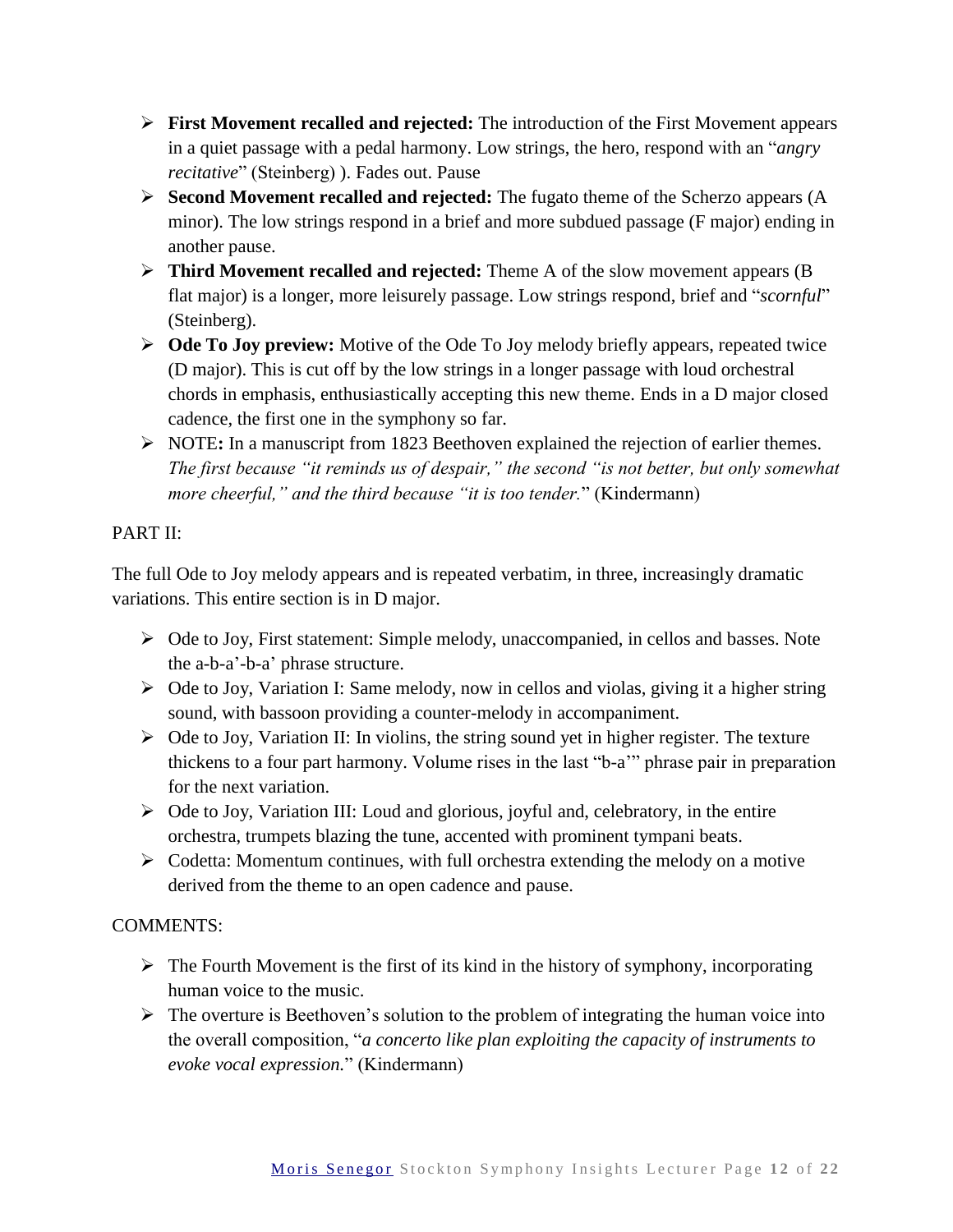- $\triangleright$  Beethoven achieves a rousing effect in his statements of the Ode to Joy by keeping the melody unchanged and expanding its texture and dynamics.
- $\triangleright$  The increasing complexity of texture, with the progressive assembly of additional instruments, is a metaphor for a growing population of people joining in the triumph of the message.

# **ACT I:**

- Quiet, slow interlude in flutes and oboes, marked *poco ritente* by Beethoven, derived from the Ode to Joy. It is reminiscent to the Ode-like passages of the earlier movements, "*one of those gripping narrative moments….that looks backwards and forwards…at the same moment*." (Kindermann)
- $\triangleright$  Orchestral tutti based on this music picks up energy and momentum. After the glory of the Ode to Joy, the expectation is more of the same.
- Surprise! *Schreckensfanfare* reappears, in D minor, loud and dissonant. Open cadence and pause.
- Solo baritone pleads in an acappela recitative, "*O Freunde, nicht diese Töne!*" *Oh friends, not this tone!* Quiet string interlude.
- Baritone continues. "*Sondern lasst uns angenehmere.*" *Rather let us sing more pleasantly.* Loud orchestral chords in emphasis.
- Baritone sings last line. "*Anstimen un freudenvollere.*" *And more joyfully*. Single loud orchestral chord. Pause.
- NOTE: These are Beethoven's own words, not Schiller's.
- Two shouts of "*Freude!*" (*Joy!*) by baritone, each echoed by choral basses. Winds accompany, quietly foreshadowing the Ode to Joy.
- $\triangleright$  Baritone sings the a-b-a phrases of the Ode to Joy, reciting the first verse of the Schiller poem:

| Freude, schöner Götterfunken | Oh Joy, thou lovely spark of God,        |
|------------------------------|------------------------------------------|
| Tochter aus Elysium          | Daughter of Elysium                      |
| wir betreten feuer-trunken   | We enter drunk with fire,                |
| Himmlische, dein Heiligtum!  | <i>Immortal goddess, thy holy shrine</i> |
|                              |                                          |
| Deine zauber, binden wieder, | Thy magic does again unite               |
| was die Mode, streng geteilt | what custom has torn apart.              |
| alle Menschen werden Brüder  | all men shall be brothers,               |
| wo dein sanfer Flügel weilt  | where thy gentle wind is spread.         |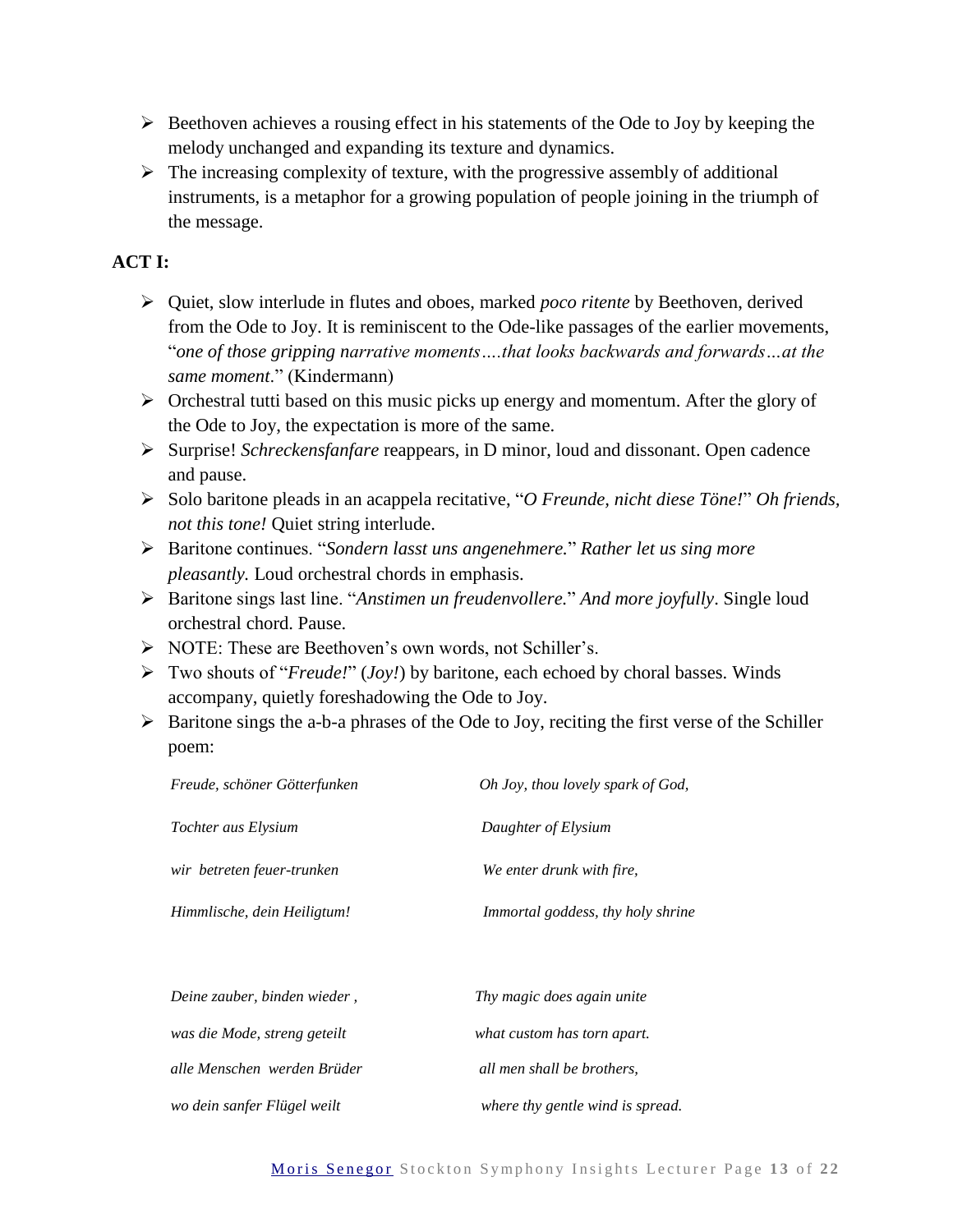- Chorus (without sopranos) loudly, triumphantly, repeats the b-a' verses, from "*Daine zauber, binden wieder"* onwards.
- NOTE: The central message is "*all men shall be brothers.*"
- $\triangleright$  Codetta in orchestra.
- $\triangleright$  The four vocal soloists (soprano, alto, baritone and tenor) sing the second verse of the Schiller poem with the a-b-a phrases of the Ode to Joy, in polyphony.

| Wem der grosse Wurf gelungen,     | He who has known the great good fortune |
|-----------------------------------|-----------------------------------------|
| eines Freundes Freund zu sein.    | of being bosom friend to friend,        |
| wer eines holdes Weib erungen,    | he who has won a loving wife,           |
| mische seinen Jubel ein!          | let him join the rejoicing!             |
|                                   |                                         |
| Ja, wer auch nur eine Seele       | Yea, all who can call one soul theirs,  |
| Sein nennt auf dem Erdentund!     | Join in our song of praise!             |
| Und wer's nie gekonnt, der steble | And any who cannot must steal away      |
| Weinend sich aus diesem Band!     | Weeping from our band!                  |

- Chorus repeats the last two verses from "*Ja, wer auch,*" onwards with the second b-a' phrases of the Ode to Joy.
- $\triangleright$  Codetta in orchestra.
- $\triangleright$  Solo quartet sings the third verse of the Schiller poem in ornamental variation, with the ab-a phrases of the Ode to Joy. Highly embellished. The sopranos go up to a high "B". "*Probably the most difficult passage ever written for voices.*" (Tovey)

| Freude trinken alle Wesen      | All creatures drink of joy        |
|--------------------------------|-----------------------------------|
| An den Brüsten der Natur.      | at nature's breast.               |
| alle Guten, all Bösen          | good and evil alike               |
| Folgen ihrer Rosenspur         | taste of her rosey gift.          |
|                                |                                   |
| Küsse gab sie uns, und Reben,  | Kisses she gave us, and the vine, |
| einen Freund, geprüft im Tod;  | a proven friend until death;      |
| Wollust ward dem Wurm gegeben, | Even a worm can feel contentment  |
| Und der Cherub steht vor Gott! | and the Cherub stands before God! |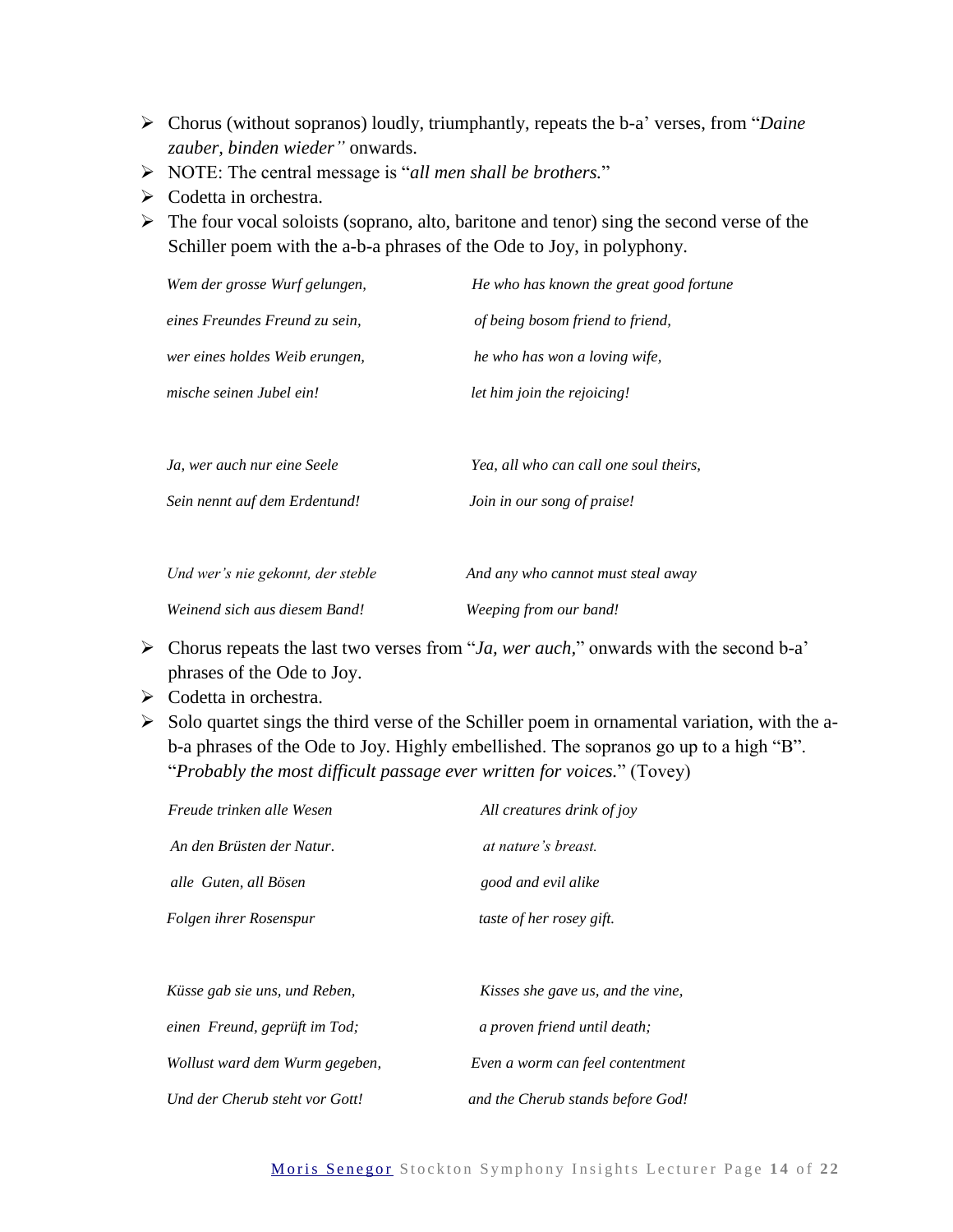- Chorus repeats the last two verses, from "*Küsse gab sie uns*," onwards, with the second b-a' phrases of the Ode to Joy. This is the loudest, most dramatic Choral section yet.
- Chorus continues on and climaxes on repeats of "*vorr Gott*", "*before God.*"
- Harmony shifts to B flat major in the last, loudest and longest sustained "*vorr Gott*."
- > Pause.
- $\triangleright$  NOTE: These three choral versions of the Ode to Joy parallel the earlier instrumental variations, going from simple to more complex in texture and dramatic expression. Beethoven delays the vocal version of the last, glorious variation until the end of Act II.

# **ACT II:**

This section is the Triumph of the Ode to Joy. Beethoven marks the score *alla Marcia (with march rhythm)*. It is in four subsections.

#### TURKISH MARCH: Instrumental Version

 $\triangleright$  Out of the silence a distant bassoon begins a march with a bass drum beating the rhythm. The Ode to Joy appears as a march in winds with cymbals and triangles (B flat major). The melody gradually gets louder, giving the impression of a distant army marching closer.

#### COMMENTS:

- "*No artist, certainly no musician, has more forcibly sounded the true note of military music than Beethoven.*" (Tovey)
- $\triangleright$  This is the only time Beethoven used the bass drum in any of his symphonies.
- $\triangleright$  Note the significance of B flat major as the symbol of heroic struggle, now in a heroic march.
- $\triangleright$  The Turkish March variation is the same melody as the original Ode to Joy, but with each note doubled. The doubled pairs have the same short-long rhythmic signature as the Intro of the First Movement at the very beginning of the symphony.
- $\triangleright$  This music has nothing to do with authentic Turkish music. The Austro-Hungarian Empire was at war with the Turks for nearly 400 years. The interaction resulted in cultural exchanges and mutual impressions. In Beethoven's time any music that sounded vaguely exotic, especially with cymbals or other percussion was labelled "Turkish."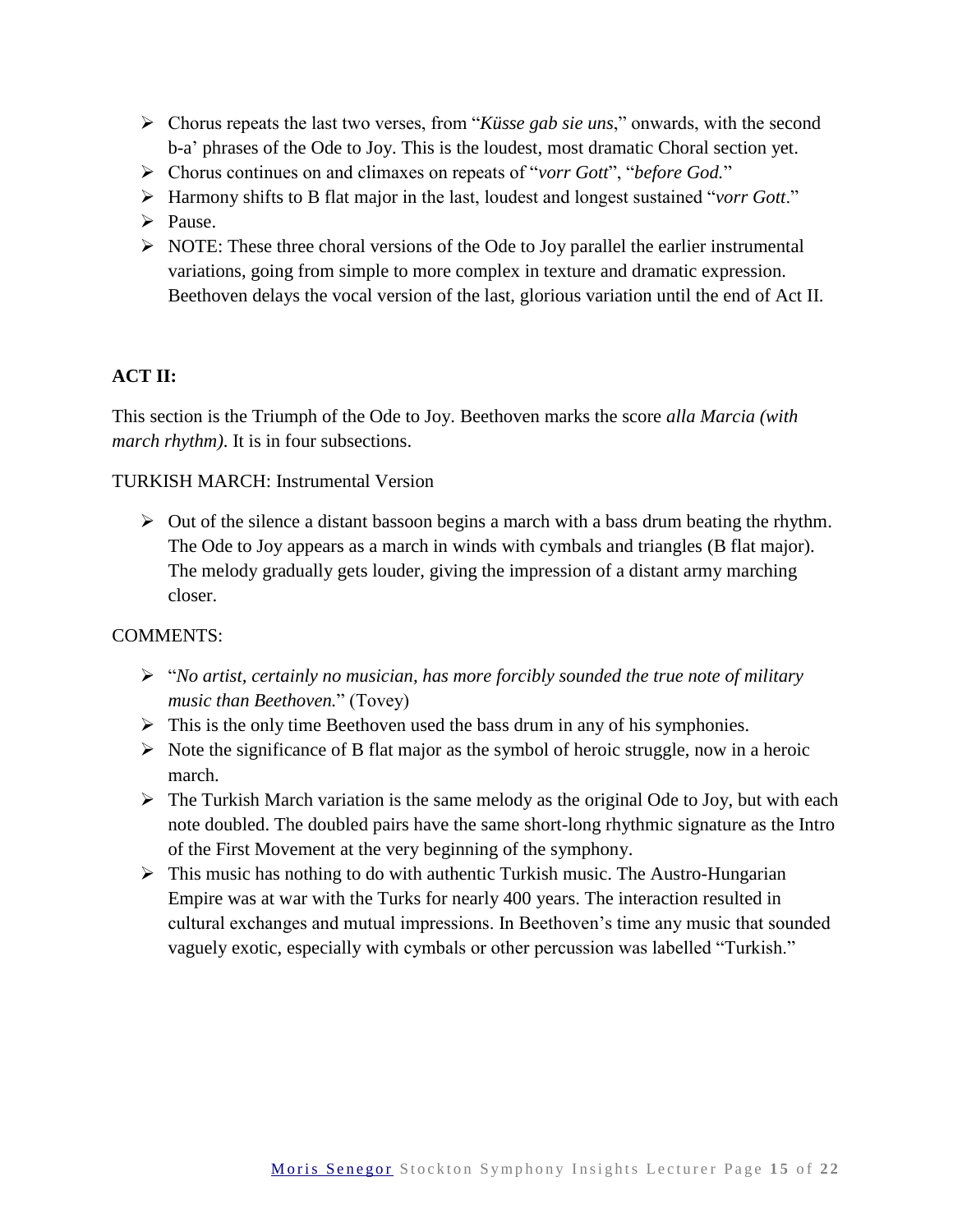#### TURKISH MARCH: Vocal Version

 $\triangleright$  Solo tenor sings the a-b-a phrases of the next stanza, in broken phrases, using the melody of the march variation.

| Froh, froh wie seine Sonnen fliegen | Happily, like the heavenly bodies     |
|-------------------------------------|---------------------------------------|
| durch des Himmels pracht'gen Plan   | Through the glorious plain of heaven, |
| laufet, Brüder, eure Bahn,          | Brothers, run your course.            |

 *freudig wie ein Held zum Seigen. Joyful as hero to victory.*

- Male chorus repeats the last b-a' phrases from "*laufet, Brüder, eure Bahn,*" onwards.
- "*So it is his military note that (Beethoven) sounds when Schiller compares heroes with the stars in their courses.*" (Tovey)

#### TURKISH MARCH: Fugue

- $\triangleright$  Instrumental. No vocal parts.
- $\triangleright$  A massive four part fugue (B flat major) with its subject based on the march variation of the Ode to Joy. Begins in violins, progresses in imitative entry toward the lower strings.
- $\triangleright$  The fugue is energetic and with forward driving momentum.
- Transitional, anticipatory music: quiet passage of horn fanfares alternating with Ode to Joy motive in winds.
- $\triangleright$  NOTE: This instrumental fugue will have a choral counterpart toward the end of Act III.

ODE TO JOY: Choral reprise

- $\triangleright$  Massive, glorious, fortissimo reprise of the first verse by the entire chorus.
- $\triangleright$  Orchestral extension begins as in the earlier version but is soon, abruptly cut off.
- $\triangleright$  NOTE: This is the choral counterpart to the final, glorious instrumental variation of the Ode to Joy.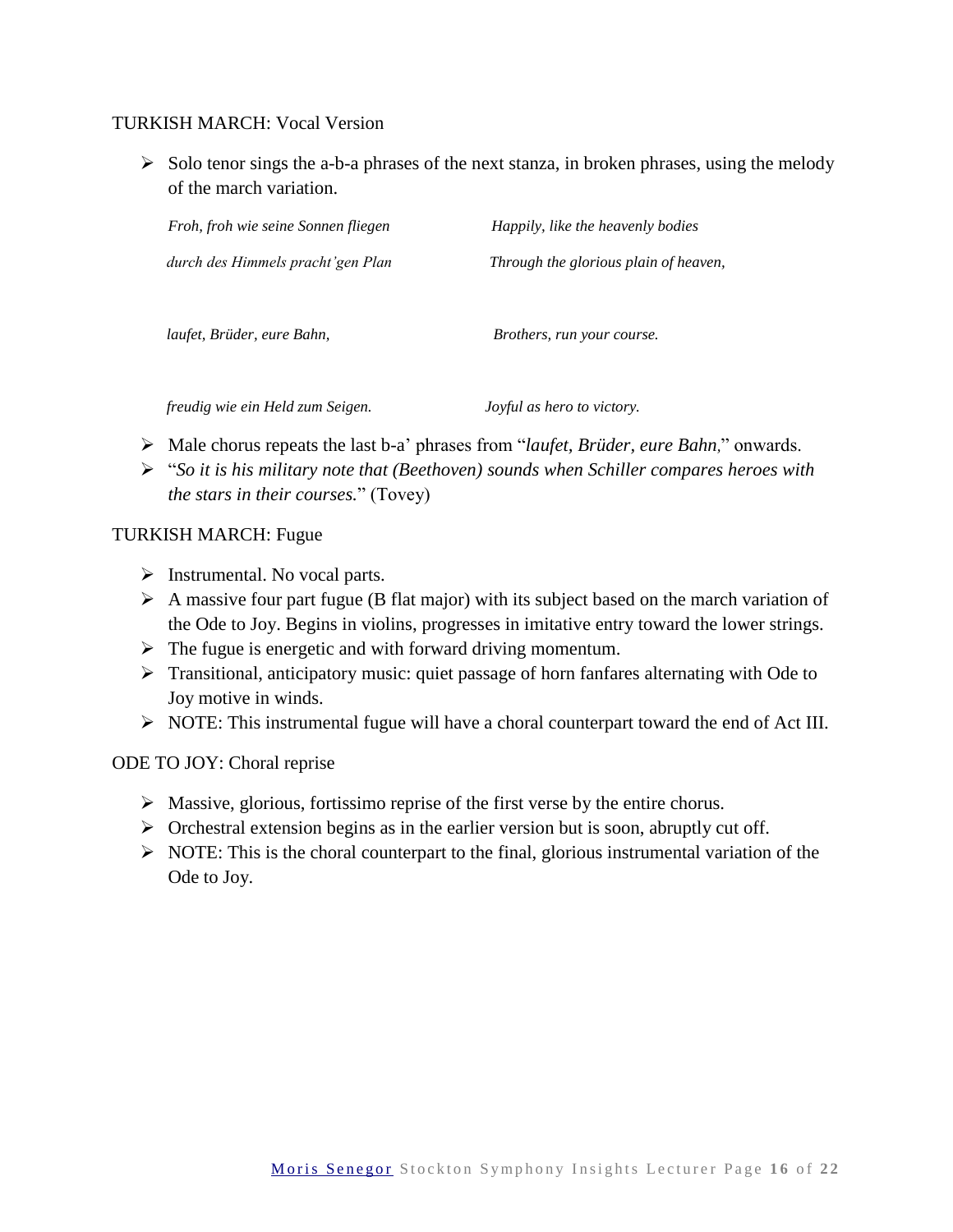#### **ACT III:**

This is a section of Thanksgiving and Heavenly Devotion. It features music that sounds ecclesiastic.

#### HYMN OF BROTHERHOOD:

 $\triangleright$  Tenors and basses of the male chorus make a fortissimo, unison proclamation (G major):

| Seid umschlungen, Millionen!  | Be embraced, ye millions!       |
|-------------------------------|---------------------------------|
| Diessen kuss der ganzen Welt! | This kiss is for all the world. |

- $\triangleright$  Loud trombone accompaniment, in unison with the chorus, gives the music a ceremonial air. This is the first entry of the trombone since the scherzo.
- $\triangleright$  NOTE: The simplicity of this new melody and its lack of texture give it a plainchant-like quality.
- $\triangleright$  Full chorus and orchestra repeat the verse but now in a thickly textured version, with the harmonies filled in.
- $\triangleright$  Same procedure repeated for the next verse, still plainchant-like.

| Brüder, über'm Sternenzelt   | Brothers, above the starry heavens |
|------------------------------|------------------------------------|
| Muss ein lieber Vater wohnen | a loving Father must surely dwell  |

- $\triangleright$  Male tenors and basses proclaim this with trombone fanfares in accompaniment.
- $\triangleright$  Chorus and orchestra repeat the verse in a polyphonic version, fortissimo (F major).

#### HYMN TO GOD:

- $\triangleright$  Quiet instrumental passage with a church-organ like sound (G minor).
- $\triangleright$  Chorus sings two verses in a slow, devotional hymn.

| <i>Ihr stürtz nieder, Millionen?</i> | Do you fall in worship, ye millions? |
|--------------------------------------|--------------------------------------|
| Ahnest du den Schöpher, Welt?        | Do you know your creator, world?     |
| Such'ihn über'm Sternen zelt         | Seek him above the starry heavens!   |
| Uber sternen muss er wohnen          | Above the stars he surely dwells.    |

- The music rises on the word *Welt* (*world*) and again on *zelt* (*heavens*).
- The last line *Über sternen muss er wohnen,* proclaimed fortissimo. Pause.
- $\triangleright$  Very quiet, shimmering, heavenly music. Pause.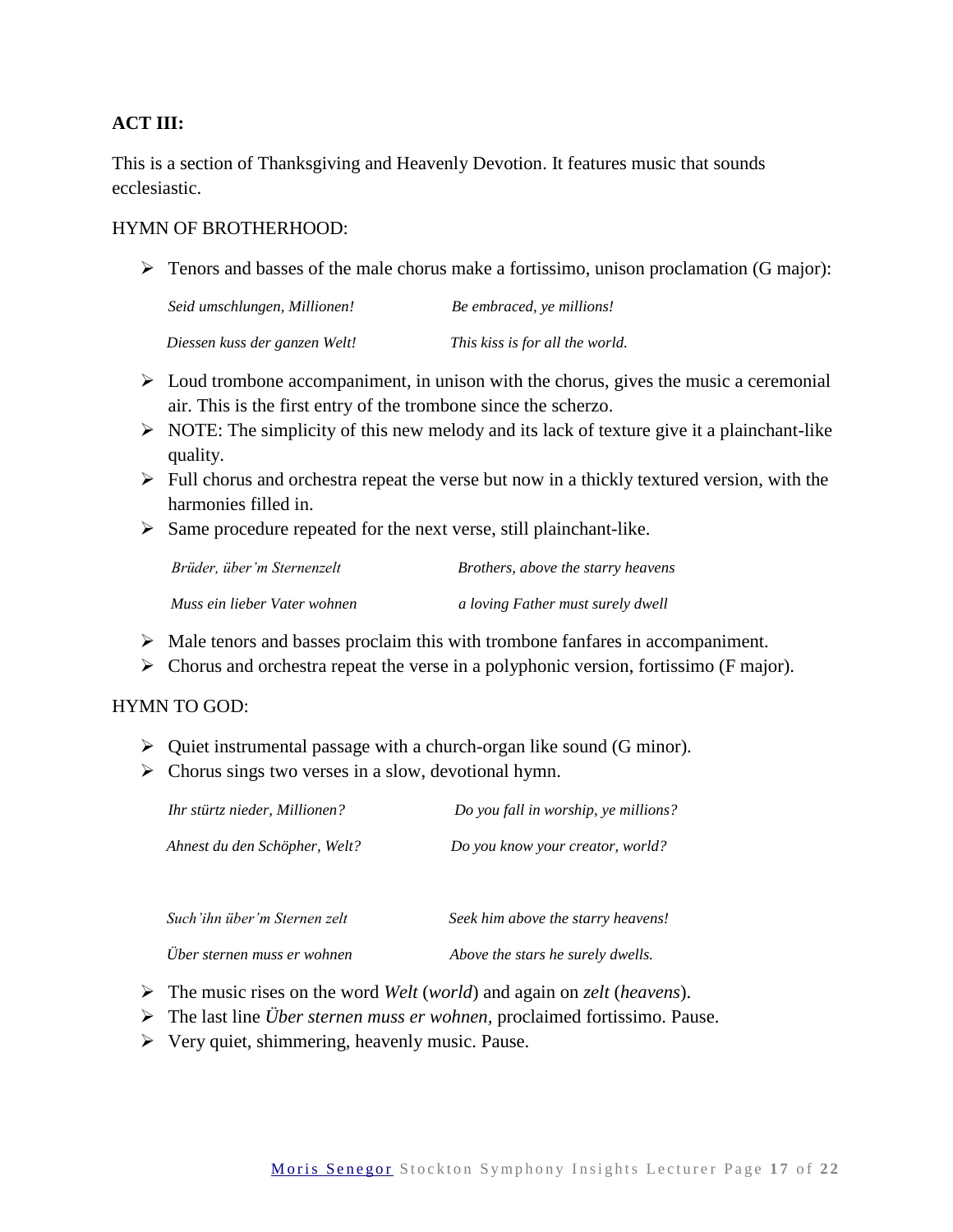- *Über sternen muss er wohnen (Above the stars he surely dwells)*, repeated quietly with a throbbing, ethereal accompaniment. "*The most mysterious, anti-gravitational, unearthly music in the symphony.*" (Steinberg)
- This section features what Tovey considers, "*the central thought of the Ninth Symphony…the divine glory..and…the awestruck prostration of mankind.*"

#### DOUBLE FUGUE AND AFTERMATH:

- "*The chorus breaks into a torrential double fugue of the two main themes,*" (Tovey), the Ode to Joy and Hymn of Brotherhood.
- $\triangleright$  The music is back to D major, the key of triumph.
- $\triangleright$  The fugue is slow and sustained.
- $\triangleright$  Listen for the sopranos who, toward the end, hold a high "A" for 13 measures on the word *Welt* (*world*). "*The standard example of Beethoven's extreme demand on the voices.*" (Tovey)
- Music abruptly drops to pianissimo, "*an abrupt plunge into the deepest prostration*." (Tovey) Chorus quietly sings the following two verses with a pulsing accompaniment.

| <i>Ihr stürtz nieder, Millionen?</i> | Do you fall in worship, ye millions? |
|--------------------------------------|--------------------------------------|
| Ahnest du den Schöpfer, Welt?        | Do you know your creator, world?     |

| Such'ihn über'm Strenenzelt. | Seek him above the starry heavens. |
|------------------------------|------------------------------------|
| Such'ihn über'm Strenenzelt, | Seek him above the starry heavens. |

- $\triangleright$  Music rises on the last line.
- $\triangleright$  The next verse sung as a quiet, devotional hymn:

| Brüder! Brüder! über'm  | Brothers! Brothers! Above the |
|-------------------------|-------------------------------|
| <i>Sternenzelt</i>      | starry heavens                |
| muss ein lieber Vater   | A loving Father must surely,  |
| wohnen,                 | dwell                         |
| ein lieber Vater wohnen | a loving Father must dwell.   |

- $\triangleright$  The accompaniment is shimmering, heavenly music.
- $\triangleright$  Pause.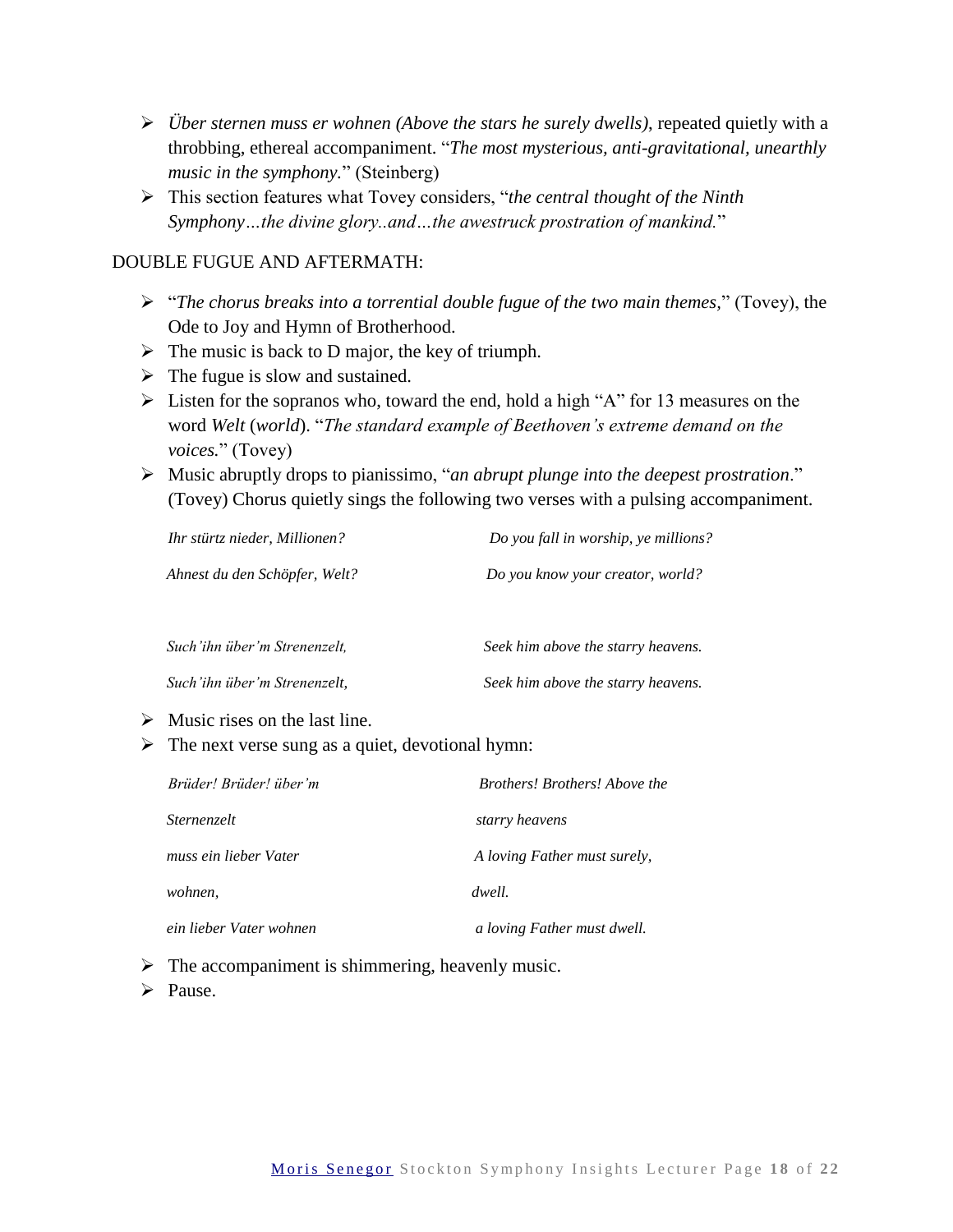#### COMMENTS:

 Schiller's Ode to Joy has "*two basic topics in the text, secular and religious.*" (Lockwood). Acts I & II deal with the secular, Act III with the religious. The "*two worlds of feeling (are united) by combining the two disparate themes in a double fugue that brings together both their melodies and their texts.*" (Lockwood)

#### **ACT IV: CODA**

- $\triangleright$  Rising melody on strings, D major.
- $\triangleright$  Solo quartet sings the first verse of the poem with a new, fast, cheerful variation of the Ode to Joy in imitative polyphony. The passage rises from piano to forte.

| <i>Freude,</i>               | Oh Joy,                     |
|------------------------------|-----------------------------|
| <i>Tochter aus Elysium!</i>  | Daughter of Elyseum!        |
| Diene Zauber, binden wieder, | Thy magic does again unite  |
| was die Mode streng geteilt. | what custom has torn apart. |

- Full chorus sing the second verse, "*Diene Zauber*," onwards. Music rises to a climax.
- $\triangleright$  Music slows and drops back to piano on the next verse, sung by full chorus.

| Ale Menschen warden Brüder,  | All men shall be brothers.       |
|------------------------------|----------------------------------|
| Wo dein sanfer Flügel weilt. | where thy gentle wing is spread. |

- $\triangleright$  Wind and horn interlude; tempo faster.
- Full chorus sings the "*Deine zober*," (*Thy magic*) verse, in a fast crescendo.
- Chorus recites the phrase "*Alle Menschen,*" from the "*All men shall be brothers"* verse, fast, fortissimo, in polyphony.
- The rest of the verse "*All men shall be brothers, where thy gentle wing is spread,*" in a more quiet, hymn like passage, the texture simplified.
- Multiple melismas on "*Wo dein sanfer Flügel weilt*," (*Thy gentle wing is spread*), sung slowly, give the music a plainchant-like quality and tone paint flapping wings.
- $\triangleright$  Pause, before the grand finale.
- $\triangleright$  Ouiet, descending two step motives pick up speed. Fast crescendo into a celebratory instrumental introduction of the full chorus, with multiple percussion instruments.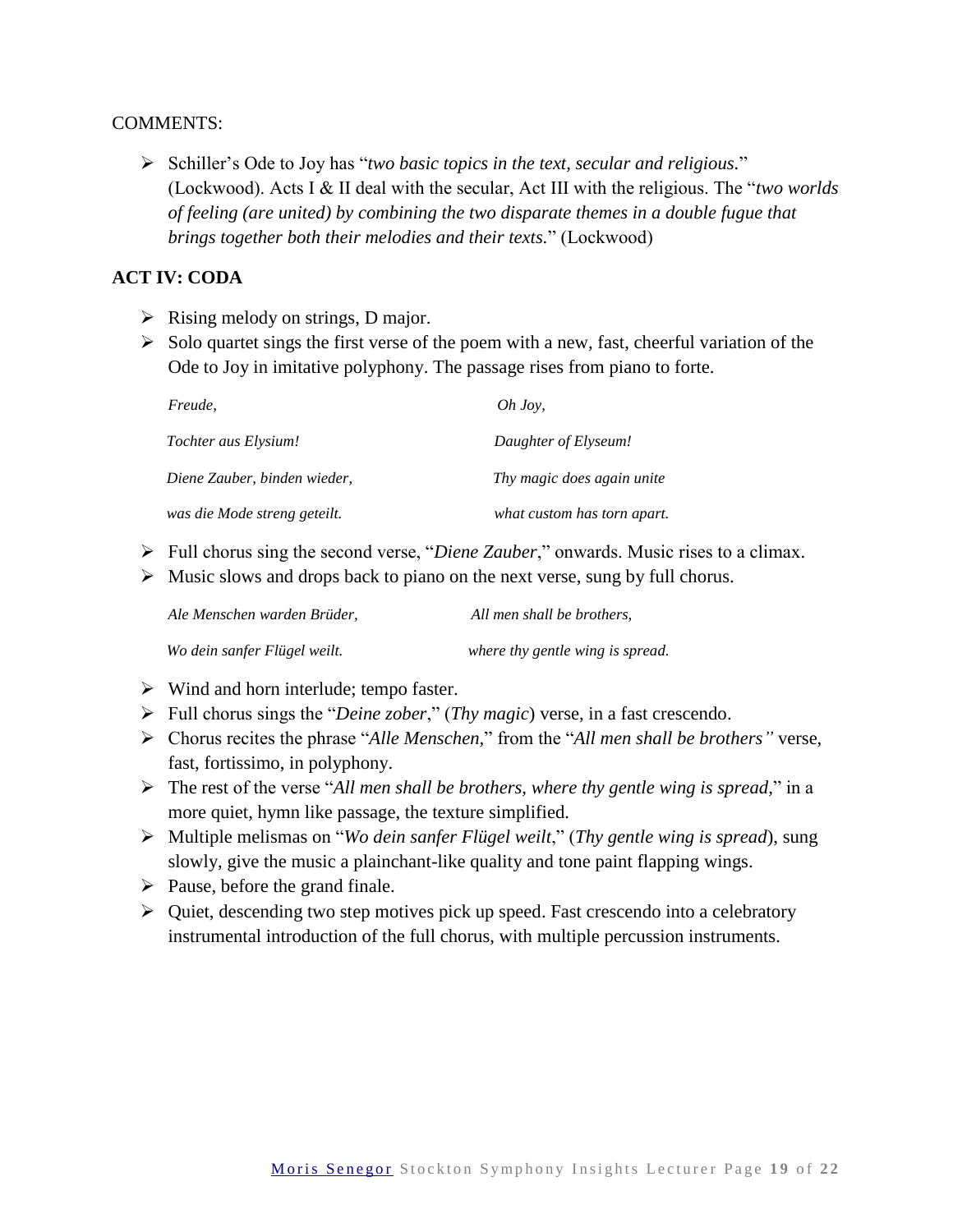Fast, fortissimo passage in full chorus, "*the whole mass of singers and voices is ablaze with the wildest outburst of joy.*" (Tovey) They sing the following verses:

| Seid umschlugen, Millionen!   | Be embraced, ye millions!          |
|-------------------------------|------------------------------------|
| Diesen Kuss der ganzen Welt!  | This kiss is for all the world!    |
|                               |                                    |
| Bruüder, über'm Sternenzelt   | Brothers, above the starry heavens |
| muss ein lieben Vater wohnen. | a loving father must surely dwell. |
|                               |                                    |
| Seid umschlungen,             | Be embraced.                       |
| Diesen Kuss der ganzen Welt!  | This kiss is for all the world!    |
|                               |                                    |

 *Freude, schöner Götterfunken! Oh Joy, thou lovely spark of God!*

- The momentum breaks with "*Tochter aus Elysium,*" (*Daughter of Elysium*), sung in unison, slower and quieter, emphasizing the line.
- "*Freude, schöner Götterfunken, Götterfunken*," (*Oh Joy, thou lovely spark of God*), sung loud, in unison, with a slower tempo and with cymbal clashes at the end of each word.
- Marked *Prestissimo* by Beethoven, the movement concludes triumphantly in orchestra with a fast version of the Ode to Joy, based on the variation that began Act IV.

#### COMMENTS:

- $\triangleright$  The Coda does not present any new verses of the poem. It revisits those that Beethoven considers worthy of emphasis.
- $\triangleright$  The beginning of the Coda is remarkable for its child-like joyful simplicity, refreshing after all the variations of the Ode offered so far.
- "*Nothing like it had been sounded in music since Mozart's Magic Flute….Beethoven regards this childlike note as the very consummation of joy.*" (Tovey)